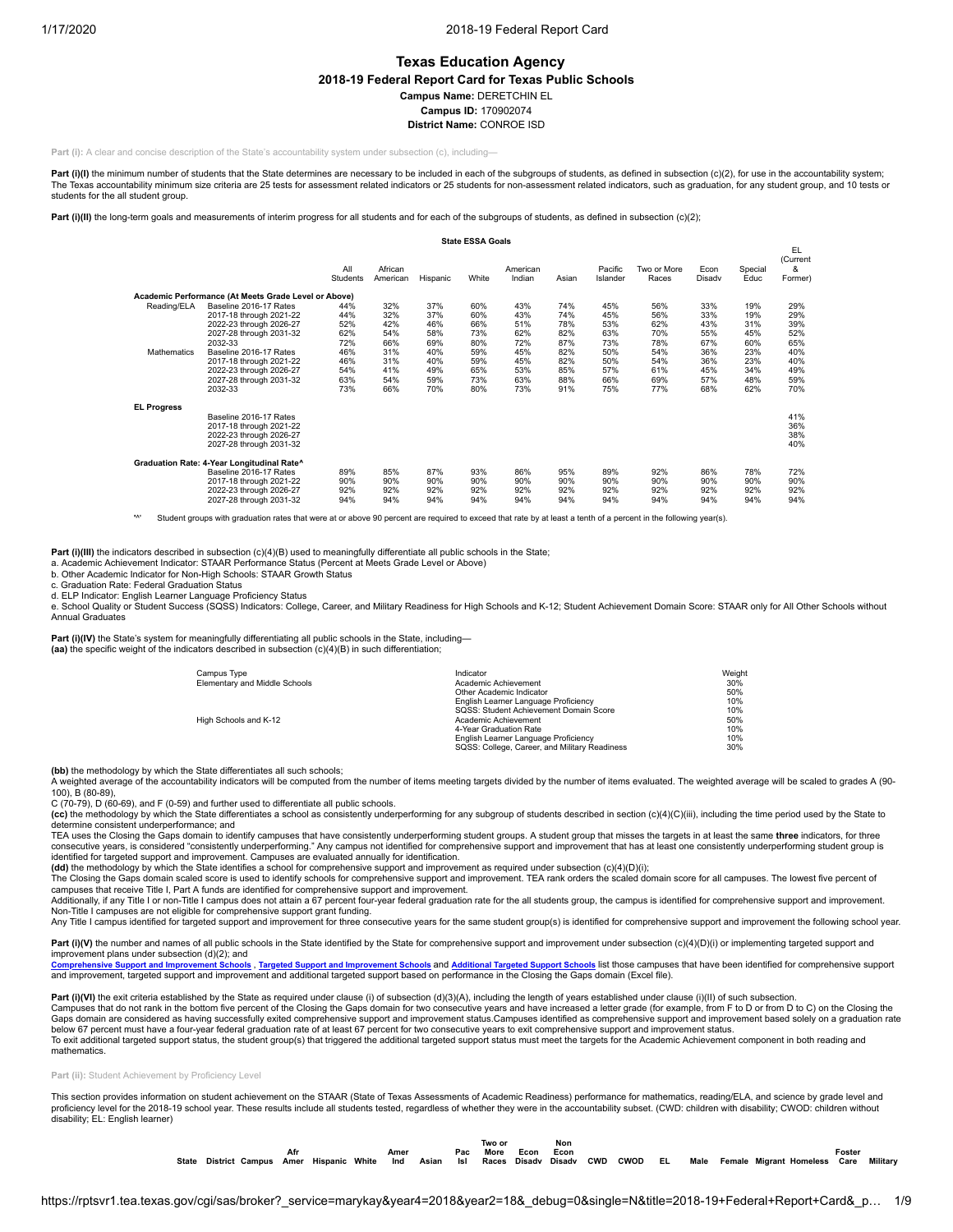|                                                                    |                                                                          |                                        |                                        | State District Campus Amer Hispanic White | Afr                                                  |                                   |                                        | Amer<br>Ind                                                                                                                                                          | Asian                        | Pac<br>Isl                                                                                                                                                           | Two or<br>More<br>Races               | Econ<br>Disadv                    | Non<br>Econ<br>Disadv                    | <b>CWD</b>                                                                 | <b>CWOD</b>                      | EL,                                                         | Male                                                 |                                                      | <b>Female Migrant Homeless</b> | Foster<br>Care                       | <b>Military</b>          |
|--------------------------------------------------------------------|--------------------------------------------------------------------------|----------------------------------------|----------------------------------------|-------------------------------------------|------------------------------------------------------|-----------------------------------|----------------------------------------|----------------------------------------------------------------------------------------------------------------------------------------------------------------------|------------------------------|----------------------------------------------------------------------------------------------------------------------------------------------------------------------|---------------------------------------|-----------------------------------|------------------------------------------|----------------------------------------------------------------------------|----------------------------------|-------------------------------------------------------------|------------------------------------------------------|------------------------------------------------------|--------------------------------|--------------------------------------|--------------------------|
| <b>STAAR Percent at Approaches Grade Level or Above</b><br>Grade 3 |                                                                          |                                        |                                        |                                           |                                                      |                                   |                                        |                                                                                                                                                                      |                              |                                                                                                                                                                      |                                       |                                   |                                          |                                                                            |                                  |                                                             |                                                      |                                                      |                                |                                      |                          |
| Reading                                                            | All Students<br><b>CWD</b><br>CWOD<br>EL<br>Male<br>Female               | 75%<br>49%<br>79%<br>69%<br>73%<br>78% | 80%<br>45%<br>84%<br>67%<br>78%<br>82% | 95%<br>92%<br>96%<br>100%<br>93%<br>98%   |                                                      | 94%<br>97%<br>100%<br>80%<br>100% | 97%<br>100%<br>96%<br>94%<br>100%      | $\overline{\phantom{a}}$<br>÷<br>$\overline{\phantom{a}}$<br>$\overline{\phantom{m}}$<br>$\sim$                                                                      | 93%<br>92%<br>100%<br>86%    | $\overline{\phantom{a}}$                                                                                                                                             |                                       | 83%<br>90%<br>100%<br>60%<br>100% | 97%<br>100%<br>97%<br>100%<br>96%<br>98% | 92%<br>92%<br>$\overline{\phantom{a}}$<br>$\star$<br>89%                   | 96%<br>96%<br>100%<br>93%<br>98% | 100%<br>100%<br>100%<br>100%<br>100%                        | 93%<br>89%<br>93%<br>100%<br>93%                     | 98%<br>98%<br>100%<br>98%                            |                                |                                      |                          |
| Mathematics                                                        | <b>All Students</b><br><b>CWD</b><br><b>CWOD</b><br>EL<br>Male<br>Female | 78%<br>52%<br>81%<br>75%<br>78%<br>78% | 84%<br>49%<br>89%<br>76%<br>84%<br>85% | 94%<br>85%<br>95%<br>89%<br>93%<br>95%    | $\overline{\phantom{a}}$<br>$\overline{\phantom{a}}$ | 91%<br>93%<br>87%<br>87%<br>94%   | 94%<br>89%<br>94%<br>94%<br>93%        | $\overline{a}$<br>$\overline{\phantom{a}}$<br>$\overline{\phantom{a}}$<br>÷<br>$\overline{\phantom{a}}$<br>$\overline{\phantom{a}}$                                  | 100%<br>100%<br>100%<br>100% | ÷,<br>$\overline{\phantom{a}}$<br>$\overline{a}$<br>$\overline{\phantom{a}}$<br>$\sim$                                                                               |                                       | 75%<br>80%<br>60%<br>80%<br>71%   | 96%<br>91%<br>97%<br>100%<br>94%<br>98%  | 85%<br>85%<br>89%                                                          | 95%<br>95%<br>94%<br>94%<br>96%  | 89%<br>94%<br>89%<br>89%<br>89%                             | 93%<br>89%<br>94%<br>89%<br>93%                      | 95%<br>96%<br>89%<br>95%                             |                                |                                      | $\overline{\phantom{a}}$ |
| Grade 4<br>Reading                                                 | All Students<br><b>CWD</b><br><b>CWOD</b><br>EL<br>Male<br>Female        | 74%<br>44%<br>78%<br>64%<br>71%<br>77% | 83%<br>47%<br>87%<br>67%<br>81%<br>85% | 95%<br>50%<br>97%<br>83%<br>94%<br>97%    | 83%<br>83%<br>$\star$                                | 94%<br>94%<br>88%<br>88%<br>100%  | 94%<br>40%<br>96%<br>92%<br>97%        | ×<br>$^\star$<br>$^\star$<br>$^\star$                                                                                                                                | 100%<br>100%<br>100%<br>100% | $\overline{\phantom{a}}$<br>$\overline{\phantom{a}}$<br>$\overline{\phantom{a}}$<br>÷,<br>$\overline{\phantom{a}}$<br>$\sim$                                         | 100%<br>100%<br>$\star$<br>$\star$    | 91%<br>90%<br>83%<br>100%<br>80%  | 96%<br>40%<br>97%<br>83%<br>94%<br>98%   | 50%<br>50%<br>$\overline{\phantom{a}}$<br>$\overline{a}$<br>40%            | 97%<br>97%<br>83%<br>96%<br>97%  | 83%<br>83%<br>83%<br>80%<br>86%                             | 94%<br>40%<br>96%<br>80%<br>94%                      | 97%<br>97%<br>86%<br>97%                             |                                |                                      |                          |
| Mathematics                                                        | All Students<br><b>CWD</b><br><b>CWOD</b><br>EL<br>Male<br>Female        | 74%<br>46%<br>78%<br>69%<br>74%<br>74% | 86%<br>50%<br>89%<br>77%<br>85%<br>86% | 94%<br>33%<br>95%<br>83%<br>92%<br>96%    | 83%<br>83%<br>$\star$                                | 97%<br>97%<br>88%<br>88%<br>100%  | 91%<br>20%<br>94%<br>88%<br>95%        | $^\star$<br>$^\star$<br>$^\star$                                                                                                                                     | 100%<br>100%<br>100%<br>100% | $\overline{\phantom{a}}$<br>÷,<br>$\overline{\phantom{a}}$<br>÷,                                                                                                     | 100%<br>100%<br>$\star$               | 91%<br>90%<br>83%<br>100%<br>80%  | 94%<br>20%<br>96%<br>83%<br>91%<br>97%   | 33%<br>33%<br>$\overline{\phantom{a}}$<br>40%                              | 95%<br>95%<br>83%<br>94%<br>97%  | 83%<br>83%<br>83%<br>80%<br>86%                             | 92%<br>40%<br>94%<br>80%<br>92%                      | 96%<br>97%<br>86%<br>96%                             |                                |                                      |                          |
| Grade 5<br>Reading                                                 | All Students<br><b>CWD</b><br><b>CWOD</b><br>EL.<br>Male<br>Female       | 86%<br>55%<br>89%<br>77%<br>83%<br>88% | 88%<br>47%<br>92%<br>71%<br>85%<br>91% | 98%<br>99%<br>93%<br>97%<br>99%           | 100%<br>100%<br>100%                                 | 95%<br>98%<br>96%<br>90%<br>100%  | 99%<br>99%<br>83%<br>100%<br>97%       | ÷<br>$\overline{\phantom{a}}$<br>$\overline{\phantom{a}}$<br>÷<br>$\overline{\phantom{a}}$<br>÷                                                                      | 100%<br>100%<br>100%<br>100% | ÷,<br>÷,<br>÷,                                                                                                                                                       |                                       | 100%<br>100%<br>100%              | 98%<br>99%<br>93%<br>97%<br>99%          | ٠<br>٠<br>$\star$                                                          | 99%<br>99%<br>93%<br>99%<br>99%  | 93%<br>93%<br>93%<br>92%<br>94%                             | 97%<br>99%<br>92%<br>97%<br>$\overline{\phantom{a}}$ | 99%<br>99%<br>94%<br>99%                             |                                |                                      |                          |
| <b>Mathematics</b>                                                 | All Students<br><b>CWD</b><br>CWOD<br>EL<br>Male<br>Female               | 89%<br>68%<br>92%<br>85%<br>88%<br>90% | 92%<br>63%<br>95%<br>84%<br>91%<br>94% | 97%<br>98%<br>93%<br>97%<br>97%           | 100%<br>100%<br>100%                                 | 95%<br>98%<br>96%<br>90%<br>100%  | 97%<br>97%<br>83%<br>100%<br>94%       | $\overline{\phantom{a}}$<br>$\overline{\phantom{a}}$<br>$\overline{\phantom{a}}$<br>$\overline{\phantom{a}}$<br>$\overline{\phantom{a}}$<br>$\overline{\phantom{a}}$ | 100%<br>100%<br>100%<br>100% | ٠<br>$\blacksquare$                                                                                                                                                  |                                       | 100%<br>100%<br>$\star$<br>100%   | 97%<br>98%<br>93%<br>97%<br>97%          | $\overline{\phantom{a}}$<br>$\blacksquare$<br>$\star$                      | 98%<br>98%<br>93%<br>99%<br>97%  | 93%<br>93%<br>93%<br>92%<br>94%                             | 97%<br>99%<br>92%<br>97%                             | 97%<br>97%<br>94%<br>97%                             |                                |                                      |                          |
| Science                                                            | All Students<br><b>CWD</b><br>CWOD<br>EL<br>Male<br>Female               | 74%<br>45%<br>77%<br>60%<br>74%<br>73% | 84%<br>45%<br>87%<br>61%<br>84%<br>84% | 93%<br>94%<br>72%<br>97%<br>89%           | 88%<br>86%<br>100%                                   | 86%<br>88%<br>77%<br>90%<br>83%   | 96%<br>96%<br>50%<br>100%<br>91%       | $\overline{\phantom{a}}$<br>$\overline{a}$<br>$\overline{\phantom{a}}$<br>÷,<br>÷<br>$\overline{\phantom{a}}$                                                        | 100%<br>100%<br>100%<br>100% | ÷,<br>$\overline{a}$                                                                                                                                                 |                                       | 86%<br>86%<br>$\star$<br>80%      | 94%<br>94%<br>69%<br>97%<br>89%          | ÷,<br>÷,                                                                   | 94%<br>94%<br>72%<br>99%<br>89%  | 72%<br>72%<br>72%<br>92%<br>56%                             | 97%<br>99%<br>92%<br>97%                             | 89%<br>89%<br>56%<br>89%                             |                                |                                      |                          |
| Grade 6<br>Reading                                                 | All Students<br><b>CWD</b><br><b>CWOD</b><br>EL.<br>Male<br>Female       | 67%<br>33%<br>71%<br>42%<br>62%<br>71% | 77%<br>36%<br>81%<br>43%<br>73%<br>81% | 92%<br>64%<br>94%<br>72%<br>91%<br>92%    | 86%<br>100%<br>100%                                  | 88%<br>89%<br>64%<br>85%<br>91%   | 95%<br>67%<br>97%<br>80%<br>95%<br>95% | $\star$<br>$^\star$<br>÷,                                                                                                                                            | 94%<br>94%<br>100%<br>89%    | $\overline{\phantom{a}}$<br>$\overline{\phantom{a}}$<br>$\overline{\phantom{a}}$<br>$\overline{\phantom{a}}$<br>$\overline{\phantom{a}}$<br>$\overline{\phantom{a}}$ | 86%<br>86%<br>83%                     | 88%<br>88%<br>80%<br>78%<br>100%  | 92%<br>60%<br>95%<br>69%<br>93%<br>92%   | 64%<br>64%<br>$\overline{\phantom{a}}$<br>50%<br>80%                       | 94%<br>94%<br>72%<br>94%<br>93%  | 72%<br>72%<br>72%<br>64%<br>86%                             | 91%<br>50%<br>94%<br>64%<br>91%                      | 92%<br>80%<br>93%<br>86%<br>92%                      |                                |                                      |                          |
| Mathematics                                                        | All Students<br><b>CWD</b><br><b>CWOD</b><br>EL.<br>Male<br>Female       | 80%<br>50%<br>83%<br>67%<br>78%<br>81% | 88%<br>57%<br>90%<br>72%<br>87%<br>89% | 95%<br>73%<br>96%<br>78%<br>93%<br>97%    | 86%<br>100%<br>100%                                  | 94%<br>93%<br>73%<br>89%<br>100%  | 95%<br>67%<br>97%<br>80%<br>95%<br>95% | $^\star$<br>$\overline{\phantom{a}}$<br>$^\star$                                                                                                                     | 100%<br>100%<br>100%<br>100% | $\overline{\phantom{a}}$<br>$\blacksquare$<br>$\overline{\phantom{a}}$<br>$\overline{\phantom{a}}$<br>$\overline{\phantom{a}}$<br>$\overline{a}$                     | 100%<br>100%<br>100%                  | 88%<br>88%<br>80%<br>78%<br>100%  | 96%<br>70%<br>97%<br>77%<br>94%<br>97%   | 73%<br>73%<br>$\overline{\phantom{a}}$<br>67%<br>80%                       | 96%<br>96%<br>78%<br>94%<br>99%  | 78%<br>78%<br>78%<br>64%<br>100%                            | 93%<br>67%<br>94%<br>64%<br>93%                      | 97%<br>80%<br>99%<br>100%<br>97%                     |                                |                                      |                          |
| <b>STAAR Percent at Meets Grade Level or Above</b>                 |                                                                          |                                        |                                        |                                           |                                                      |                                   |                                        |                                                                                                                                                                      |                              |                                                                                                                                                                      |                                       |                                   |                                          |                                                                            |                                  |                                                             |                                                      |                                                      |                                |                                      |                          |
| Grade 3<br>Reading                                                 | All Students<br><b>CWD</b><br>CWOD<br>EL.<br>Male<br>Female              | 44%<br>26%<br>46%<br>35%<br>41%<br>47% | 53%<br>26%<br>56%<br>30%<br>50%<br>57% | 71%<br>69%<br>71%<br>44%<br>64%<br>79%    |                                                      | 65%<br>66%<br>47%<br>47%<br>76%   | 70%<br>67%<br>70%<br>64%<br>77%        | $\overline{\phantom{a}}$<br>$\overline{\phantom{a}}$<br>$\overline{\phantom{a}}$<br><u>.</u>                                                                         | 87%<br>85%<br>88%<br>86%     | ÷,<br>٠<br>٠<br>$\overline{\phantom{a}}$<br>÷,                                                                                                                       |                                       | 33%<br>30%<br>40%<br>0%<br>57%    | 76%<br>73%<br>76%<br>46%<br>70%<br>82%   | 69%<br>69%<br>$\blacksquare$<br>$^\star$<br>67%                            | 71%<br>71%<br>41%<br>63%<br>79%  | 44%<br>41%<br>44%<br>44%<br>44%                             | 64%<br>67%<br>63%<br>44%<br>64%<br>$\blacksquare$    | 79%<br>79%<br>44%<br>$\overline{\phantom{a}}$<br>79% |                                |                                      |                          |
| Mathematics                                                        | All Students<br><b>CWD</b><br><b>CWOD</b><br>EL<br>Male<br>Female        | 48%<br>30%<br>50%<br>41%<br>49%<br>46% | 59%<br>28%<br>62%<br>41%<br>60%<br>58% | 71%<br>38%<br>76%<br>56%<br>63%<br>80%    |                                                      | 63%<br>67%<br>53%<br>47%<br>76%   | 71%<br>33%<br>78%<br>64%<br>80%        | $\overline{\phantom{a}}$<br>÷,<br>$\overline{\phantom{a}}$<br>$\overline{a}$<br>$\overline{\phantom{a}}$                                                             | 87%<br>85%<br>88%<br>86%     | $\overline{\phantom{a}}$<br>$\overline{a}$                                                                                                                           | $\star$                               | 33%<br>40%<br>20%<br>0%<br>57%    | 76%<br>45%<br>80%<br>69%<br>69%<br>84%   | 38%<br>38%<br>$\overline{\phantom{a}}$<br>$^\star$<br>44%                  | 76%<br>76%<br>59%<br>66%<br>85%  | 56%<br>59%<br>56%<br>44%<br>67%                             | 63%<br>44%<br>66%<br>44%<br>63%                      | 80%<br>85%<br>67%<br>80%                             |                                |                                      |                          |
| Grade 4<br>Reading                                                 | All Students<br><b>CWD</b><br><b>CWOD</b><br>EL.<br>Male<br>Female       | 43%<br>24%<br>46%<br>30%<br>41%<br>46% | 55%<br>28%<br>58%<br>27%<br>53%<br>58% | 81%<br>17%<br>83%<br>67%<br>80%<br>83%    | 50%<br>50%<br>$\star$<br>$\star$                     | 74%<br>76%<br>75%<br>56%<br>89%   | 83%<br>20%<br>86%<br>84%<br>82%        | $\star$<br>$^\star$<br>$\star$<br>$^\star$                                                                                                                           | 80%<br>80%<br>88%<br>71%     | $\overline{\phantom{a}}$<br>$\overline{\phantom{a}}$<br>$\overline{\phantom{a}}$<br>$\overline{\phantom{a}}$<br>$\overline{\phantom{a}}$<br>÷,                       | 100%<br>100%<br>$^{\star}$<br>$\star$ | 55%<br>60%<br>50%<br>50%<br>60%   | 83%<br>20%<br>85%<br>83%<br>82%<br>85%   | 17%<br>17%<br>$\overline{\phantom{a}}$<br>÷,<br>20%                        | 83%<br>83%<br>67%<br>82%<br>84%  | 67%<br>67%<br>67%<br>60%<br>71%                             | 80%<br>20%<br>82%<br>60%<br>80%                      | 83%<br>84%<br>71%<br>83%                             |                                | ٠<br>٠                               | ÷,                       |
| Mathematics                                                        | All Students<br><b>CWD</b><br>CWOD<br>EL.<br>Male<br>Female              | 46%<br>27%<br>49%<br>39%<br>48%<br>45% | 65%<br>36%<br>68%<br>45%<br>67%<br>63% | 81%<br>33%<br>83%<br>58%<br>80%<br>83%    | 50%<br>50%<br>$\star$<br>$\star$                     | 80%<br>79%<br>50%<br>75%<br>80%   | 80%<br>20%<br>82%<br>78%<br>82%        | $^\star$<br>$\overline{\phantom{a}}$<br>$^\star$<br>$^\star$                                                                                                         | 100%<br>100%<br>100%<br>100% | $\overline{\phantom{a}}$<br>÷,<br>$\overline{\phantom{a}}$<br>$\overline{\phantom{a}}$<br>$\overline{\phantom{a}}$<br>$\overline{a}$                                 | 100%<br>100%<br>$^\star$<br>$\star$   | 82%<br>80%<br>67%<br>83%<br>80%   | 81%<br>20%<br>83%<br>50%<br>79%<br>84%   | 33%<br>33%<br>$\overline{\phantom{a}}$<br>$\overline{\phantom{a}}$<br>40%  | 83%<br>83%<br>58%<br>81%<br>85%  | 58%<br>$\overline{\phantom{a}}$<br>58%<br>58%<br>60%<br>57% | 80%<br>40%<br>81%<br>60%<br>80%                      | 83%<br>85%<br>57%<br>83%                             |                                |                                      |                          |
| Grade 5<br>Reading                                                 | All Students<br><b>CWD</b><br>CWOD<br>EL<br>Male<br>Female               | 53%<br>27%<br>56%<br>36%<br>50%<br>56% | 60%<br>22%<br>64%<br>25%<br>57%<br>64% | 81%<br>82%<br>43%<br>86%<br>77%           | 100%<br>100%<br>100%                                 | 66%<br>67%<br>48%<br>70%<br>63%   | 86%<br>87%<br>17%<br>88%<br>83%        | $\overline{\phantom{a}}$<br>$\overline{\phantom{a}}$<br>$\overline{\phantom{m}}$<br>$\overline{\phantom{m}}$<br>$\overline{\phantom{a}}$<br>$\overline{\phantom{a}}$ | 95%<br>95%<br>100%<br>89%    | ٠<br>$\overline{\phantom{a}}$<br>÷,<br>$\overline{\phantom{a}}$                                                                                                      |                                       | 43%<br>43%<br>$^\star$<br>40%     | 83%<br>84%<br>48%<br>87%<br>79%          | $\star$<br>$\overline{\phantom{a}}$<br>$\overline{\phantom{a}}$<br>$\star$ | 82%<br>82%<br>43%<br>88%<br>77%  | 43%<br>$\overline{\phantom{a}}$<br>43%<br>43%<br>58%<br>33% | 86%<br>88%<br>58%<br>86%<br>$\overline{\phantom{a}}$ | 77%<br>77%<br>33%<br>$\overline{\phantom{a}}$<br>77% |                                |                                      |                          |
| Mathematics                                                        | All Students<br><b>CWD</b><br><b>CWOD</b><br>EL<br>Male<br>Female        | 57%<br>31%<br>60%<br>46%<br>56%<br>57% | 66%<br>26%<br>70%<br>41%<br>66%<br>67% | 83%<br>85%<br>67%<br>88%<br>78%           | 75%<br>86%<br>80%                                    | 73%<br>76%<br>70%<br>70%<br>75%   | 88%<br>88%<br>50%<br>98%<br>77%        | $\overline{\phantom{a}}$<br>$\overline{\phantom{a}}$<br>$\overline{\phantom{a}}$<br>$\overline{\phantom{a}}$                                                         | 90%<br>90%<br>92%<br>89%     | $\overline{a}$<br>÷,<br>$\overline{a}$<br>$\overline{a}$                                                                                                             |                                       | 43%<br>43%<br>40%                 | 85%<br>87%<br>70%<br>89%<br>81%          | $\overline{\phantom{a}}$                                                   | 85%<br>85%<br>67%<br>92%<br>78%  | 67%<br>67%<br>67%<br>83%<br>56%                             | 88%<br>92%<br>83%<br>88%                             | 78%<br>78%<br>56%<br>$\overline{\phantom{a}}$<br>78% |                                | ÷,<br>$\overline{\phantom{a}}$<br>÷, |                          |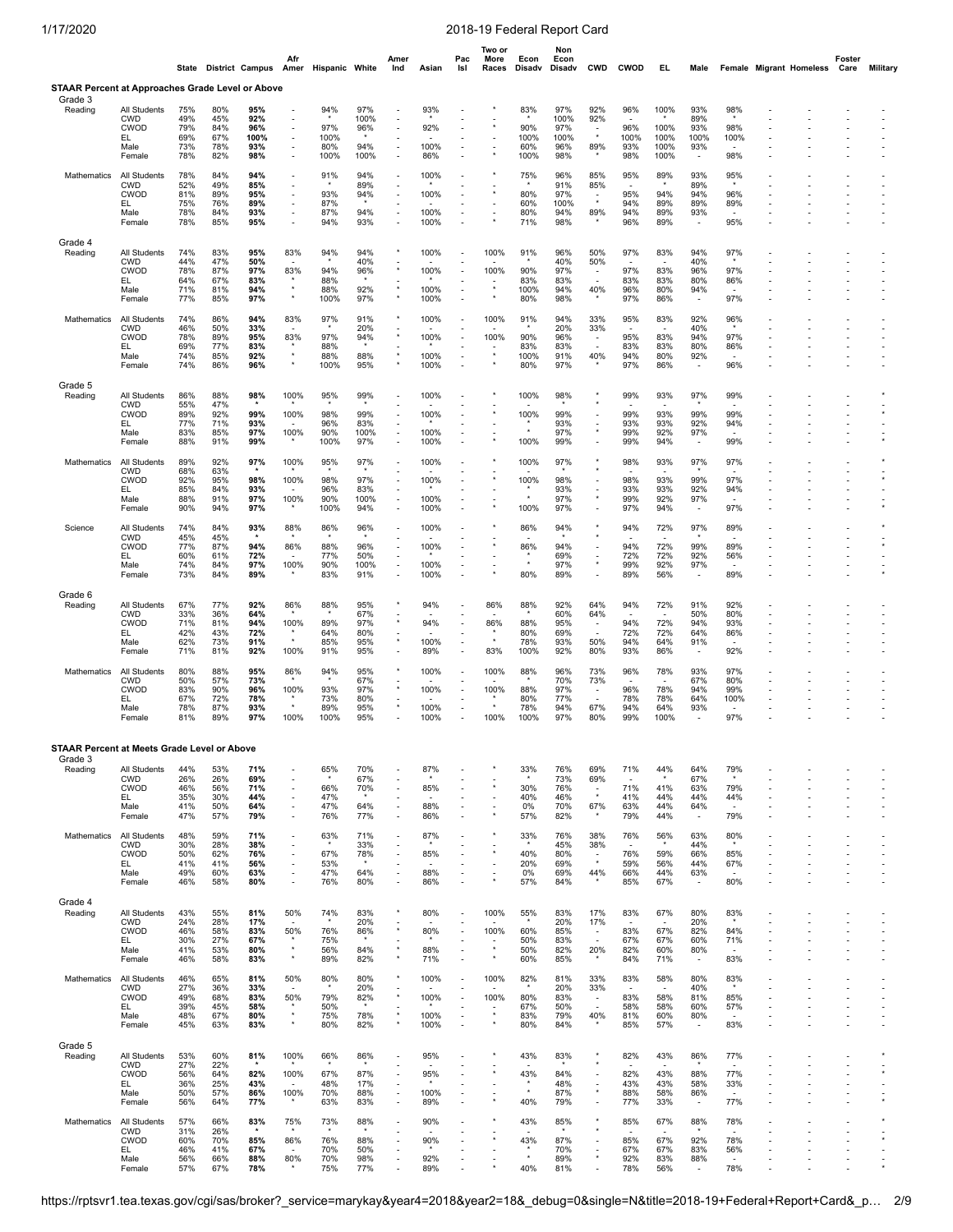| Science                                          | All Students                                                              | State<br>48%                           | District<br>63%                        | Campus<br>83%                              | Afr<br>Amer<br>88%                               | Hispanic<br>72%                        | White<br>84%                           | Amer<br>Ind                                                                                                       | Asian<br>100%                     | Pac<br>Isl                                                                                                             | Two or<br>More<br>Races          | Econ<br>Disadv<br>57%                  | Non<br>Econ<br>Disadv<br>84%           | <b>CWD</b>                                                       | <b>CWOD</b><br>84%              | EL<br>55%                                                   | Male<br>87%                                                 | Female<br>79%                                               | <b>Migrant Homeless</b> | Foster<br>Care | <b>Military</b> |
|--------------------------------------------------|---------------------------------------------------------------------------|----------------------------------------|----------------------------------------|--------------------------------------------|--------------------------------------------------|----------------------------------------|----------------------------------------|-------------------------------------------------------------------------------------------------------------------|-----------------------------------|------------------------------------------------------------------------------------------------------------------------|----------------------------------|----------------------------------------|----------------------------------------|------------------------------------------------------------------|---------------------------------|-------------------------------------------------------------|-------------------------------------------------------------|-------------------------------------------------------------|-------------------------|----------------|-----------------|
|                                                  | <b>CWD</b><br><b>CWOD</b><br>EL<br>Male<br>Female                         | 27%<br>50%<br>31%<br>50%<br>45%        | 27%<br>67%<br>30%<br>64%<br>62%        | 84%<br>55%<br>87%<br>79%                   | 86%<br>100%                                      | 73%<br>59%<br>75%<br>70%               | 85%<br>33%<br>88%<br>79%               | Ĭ.<br>$\overline{\phantom{a}}$<br>÷,<br>$\overline{\phantom{a}}$<br>$\overline{\phantom{a}}$                      | 100%<br>100%<br>100%              |                                                                                                                        |                                  | 57%<br>40%                             | 85%<br>54%<br>87%<br>82%               | $\overline{\phantom{a}}$                                         | 84%<br>55%<br>89%<br>79%        | 55%<br>55%<br>75%<br>39%                                    | 89%<br>75%<br>87%                                           | 79%<br>39%<br>79%                                           |                         | ٠              |                 |
| Grade 6<br>Reading                               | All Students<br><b>CWD</b><br>CWOD<br>EL<br>Male<br>Female                | 36%<br>19%<br>38%<br>14%<br>33%<br>40% | 50%<br>19%<br>53%<br>15%<br>46%<br>54% | 72%<br>36%<br>74%<br>50%<br>69%<br>75%     | 43%<br>40%<br>60%                                | 65%<br>67%<br>45%<br>59%<br>73%        | 75%<br>33%<br>78%<br>60%<br>76%<br>73% | $\star$<br>$\star$<br>÷,                                                                                          | 76%<br>76%<br>63%<br>89%          | $\overline{\phantom{a}}$                                                                                               | 86%<br>86%<br>83%                | 53%<br>50%<br>40%<br>44%<br>63%        | 74%<br>30%<br>77%<br>54%<br>72%<br>76% | 36%<br>36%<br>$\overline{\phantom{a}}$<br>33%<br>40%             | 74%<br>74%<br>50%<br>72%<br>77% | 50%<br>50%<br>50%<br>36%<br>71%                             | 69%<br>33%<br>72%<br>36%<br>69%                             | 75%<br>40%<br>77%<br>71%<br>75%                             |                         |                |                 |
| Mathematics                                      | <b>All Students</b><br><b>CWD</b><br><b>CWOD</b><br>EL<br>Male<br>Female  | 46%<br>23%<br>48%<br>27%<br>45%<br>46% | 61%<br>27%<br>64%<br>30%<br>62%<br>61% | 84%<br>45%<br>86%<br>56%<br>84%<br>84%     | 71%<br>80%<br>$\star$<br>80%                     | 73%<br>76%<br>36%<br>70%<br>77%        | 87%<br>50%<br>90%<br>80%<br>89%<br>84% | $\star$<br>$\star$                                                                                                | 100%<br>100%<br>100%<br>100%      |                                                                                                                        | 86%<br>86%<br>83%                | 82%<br>88%<br>80%<br>67%<br>100%       | 84%<br>50%<br>86%<br>46%<br>86%<br>82% | 45%<br>45%<br>$\overline{\phantom{a}}$<br>17%<br>80%             | 86%<br>86%<br>56%<br>89%<br>84% | 56%<br>56%<br>56%<br>45%<br>71%                             | 84%<br>17%<br>89%<br>45%<br>84%                             | 84%<br>80%<br>84%<br>71%<br>84%                             |                         |                |                 |
| <b>STAAR Percent at Masters Grade Level</b>      |                                                                           |                                        |                                        |                                            |                                                  |                                        |                                        |                                                                                                                   |                                   |                                                                                                                        |                                  |                                        |                                        |                                                                  |                                 |                                                             |                                                             |                                                             |                         |                |                 |
| Grade 3<br>Reading                               | All Students<br><b>CWD</b><br><b>CWOD</b><br>EL<br>Male<br>Female         | 27%<br>10%<br>29%<br>19%<br>24%<br>29% | 35%<br>10%<br>38%<br>15%<br>33%<br>37% | 58%<br>38%<br>60%<br>28%<br>51%<br>64%     |                                                  | 52%<br>55%<br>27%<br>27%<br>71%        | 57%<br>33%<br>61%<br>55%<br>60%        | $\overline{\phantom{a}}$<br>$\overline{\phantom{a}}$<br>÷,                                                        | 73%<br>69%<br>75%<br>71%          |                                                                                                                        |                                  | 17%<br>20%<br>20%<br>0%<br>29%         | 63%<br>45%<br>65%<br>31%<br>56%<br>69% | 38%<br>38%<br>$\overline{\phantom{a}}$<br>$\star$<br>44%         | 60%<br>60%<br>29%<br>52%<br>67% | 28%<br>29%<br>28%<br>22%<br>33%                             | 51%<br>44%<br>52%<br>22%<br>51%                             | 64%<br>67%<br>33%<br>64%                                    |                         |                |                 |
| Mathematics                                      | <b>All Students</b><br><b>CWD</b><br><b>CWOD</b><br>EL<br>Male<br>Female  | 24%<br>12%<br>25%<br>18%<br>26%<br>22% | 34%<br>10%<br>37%<br>17%<br>37%<br>32% | 53%<br>31%<br>56%<br>33%<br>54%<br>52%     | J.<br>J.<br>J.<br>$\overline{\phantom{a}}$<br>J. | 41%<br>43%<br>33%<br>40%<br>41%        | 51%<br>33%<br>54%<br>52%<br>50%        | $\overline{\phantom{a}}$<br>÷<br>$\overline{\phantom{a}}$<br>$\overline{\phantom{a}}$<br>$\overline{\phantom{a}}$ | 80%<br>85%<br>88%<br>71%          | $\overline{\phantom{a}}$<br>$\overline{\phantom{a}}$<br>$\overline{\phantom{a}}$                                       |                                  | 17%<br>20%<br>20%<br>0%<br>29%         | 57%<br>36%<br>60%<br>38%<br>59%<br>55% | 31%<br>31%<br>44%                                                | 56%<br>56%<br>35%<br>55%<br>56% | 33%<br>35%<br>33%<br>44%<br>22%                             | 54%<br>44%<br>55%<br>44%<br>54%                             | 52%<br>56%<br>22%<br>52%                                    |                         |                |                 |
| Grade 4<br>Reading                               | All Students<br><b>CWD</b><br><b>CWOD</b><br>EL<br>Male<br>Female         | 21%<br>8%<br>23%<br>12%<br>20%<br>23%  | 32%<br>10%<br>34%<br>9%<br>29%<br>35%  | 52%<br>17%<br>53%<br>33%<br>53%<br>51%     | 33%<br>33%<br>$\star$<br>$\star$                 | 49%<br>50%<br>38%<br>38%<br>58%        | 49%<br>20%<br>51%<br>53%<br>45%        | $\star$<br>$\star$<br>$\star$                                                                                     | 80%<br>80%<br>88%<br>71%          |                                                                                                                        | 71%<br>71%<br>$\star$<br>$\star$ | 27%<br>30%<br>50%<br>17%<br>40%        | 54%<br>20%<br>55%<br>17%<br>56%<br>52% | 17%<br>17%<br>20%                                                | 53%<br>53%<br>33%<br>54%<br>51% | 33%<br>33%<br>33%<br>20%<br>43%                             | 53%<br>20%<br>54%<br>20%<br>53%                             | 51%<br>51%<br>43%<br>51%                                    |                         |                |                 |
| Mathematics                                      | All Students<br><b>CWD</b><br><b>CWOD</b><br>EL.<br>Male<br>Female        | 27%<br>13%<br>29%<br>20%<br>29%<br>25% | 44%<br>17%<br>47%<br>22%<br>48%<br>40% | 65%<br>17%<br>66%<br>25%<br>67%<br>61%     | 33%<br>33%<br>$\star$<br>$\star$                 | 57%<br>59%<br>25%<br>56%<br>55%        | 62%<br>20%<br>64%<br>65%<br>58%        | $\star$<br>$\star$<br>$\star$                                                                                     | 93%<br>93%<br>100%<br>86%         |                                                                                                                        | 100%<br>100%                     | 27%<br>30%<br>33%<br>17%<br>40%        | 67%<br>20%<br>69%<br>17%<br>71%<br>63% | 17%<br>17%<br>$\overline{\phantom{a}}$<br>20%                    | 66%<br>66%<br>25%<br>70%<br>62% | 25%<br>25%<br>25%<br>20%<br>29%                             | 67%<br>20%<br>70%<br>20%<br>67%                             | 61%<br>62%<br>29%<br>61%                                    |                         |                |                 |
| Grade 5<br>Reading                               | All Students<br><b>CWD</b><br><b>CWOD</b><br>EL.<br>Male<br>Female        | 29%<br>9%<br>31%<br>14%<br>26%<br>31%  | 37%<br>7%<br>40%<br>8%<br>34%<br>40%   | 60%<br>61%<br>20%<br>56%<br>63%            | 75%<br>86%<br>80%                                | 39%<br>40%<br>22%<br>35%<br>42%        | 63%<br>64%<br>0%<br>56%<br>71%         | ٠<br>÷,<br>٠<br>÷,<br>÷,                                                                                          | 86%<br>86%<br>83%<br>89%          |                                                                                                                        |                                  | 43%<br>43%<br>40%                      | 60%<br>62%<br>22%<br>57%<br>65%        | $\star$                                                          | 61%<br>61%<br>20%<br>59%<br>63% | 20%<br>$\overline{\phantom{a}}$<br>20%<br>20%<br>25%<br>17% | 56%<br>59%<br>25%<br>56%<br>$\overline{\phantom{a}}$        | 63%<br>63%<br>17%<br>63%                                    |                         |                |                 |
| <b>Mathematics</b>                               | All Students<br><b>CWD</b><br><b>CWOD</b><br>EL<br>Male<br>Female         | 36%<br>14%<br>38%<br>24%<br>36%<br>35% | 46%<br>10%<br>49%<br>21%<br>45%<br>46% | 70%<br>71%<br>37%<br>79%<br>59%            | 63%<br>71%<br>60%                                | 45%<br>48%<br>30%<br>55%<br>38%        | 78%<br>79%<br>50%<br>90%<br>63%        | ÷,<br>٠                                                                                                           | 90%<br>90%<br>92%<br>89%          |                                                                                                                        |                                  | 29%<br>29%<br>20%                      | 72%<br>74%<br>41%<br>80%<br>62%        |                                                                  | 71%<br>71%<br>37%<br>84%<br>59% | 37%<br>37%<br>37%<br>58%<br>22%                             | 79%<br>84%<br>58%<br>79%                                    | 59%<br>59%<br>22%<br>59%                                    |                         |                |                 |
| Science                                          | All Students<br><b>CWD</b><br><b>CWOD</b><br>EL<br>Male<br>Female         | 23%<br>11%<br>25%<br>11%<br>25%<br>21% | 37%<br>10%<br>40%<br>9%<br>38%<br>36%  | 52%<br>$\star$<br>53%<br>24%<br>58%<br>46% | 50%<br>57%<br>60%                                | 35%<br>÷,<br>37%<br>23%<br>35%<br>35%  | 55%<br>55%<br>17%<br>63%<br>44%        | ÷<br>÷,                                                                                                           | 75%<br>75%<br>75%<br>75%          |                                                                                                                        |                                  | 14%<br>14%<br>$^\star$<br>0%           | 54%<br>55%<br>23%<br>58%<br>49%        | $\overline{a}$                                                   | 53%<br>53%<br>24%<br>61%<br>46% | 24%<br>24%<br>24%<br>33%<br>17%                             | 58%<br>61%<br>33%<br>58%                                    | 46%<br>46%<br>17%<br>46%                                    |                         |                |                 |
| Grade 6<br>Reading                               | <b>All Students</b><br><b>CWD</b><br><b>CWOD</b><br>EL.<br>Male<br>Female | 17%<br>6%<br>18%<br>4%<br>14%<br>20%   | 28%<br>7%<br>30%<br>4%<br>24%<br>32%   | 47%<br>9%<br>49%<br>22%<br>41%<br>53%      | 29%<br>20%<br>40%                                | 35%<br>37%<br>18%<br>30%<br>41%        | 50%<br>0%<br>53%<br>40%<br>47%<br>54%  |                                                                                                                   | 71%<br>71%<br>50%<br>89%          | $\overline{\phantom{a}}$<br>$\overline{\phantom{a}}$<br>$\overline{\phantom{a}}$<br>$\overline{\phantom{a}}$<br>$\sim$ | 57%<br>57%<br>50%                | 18%<br>19%<br>20%<br>0%<br>38%         | 50%<br>10%<br>53%<br>23%<br>46%<br>55% | 9%<br>9%<br>$\overline{\phantom{a}}$<br>0%<br>20%                | 49%<br>49%<br>22%<br>44%<br>55% | 22%<br>22%<br>22%<br>9%<br>43%                              | 41%<br>0%<br>44%<br>9%<br>41%                               | 53%<br>20%<br>55%<br>43%<br>53%                             |                         |                |                 |
| Mathematics                                      | All Students<br><b>CWD</b><br>CWOD<br>EL.<br>Male<br>Female               | 20%<br>9%<br>22%<br>8%<br>20%<br>20%   | 36%<br>9%<br>38%<br>10%<br>37%<br>35%  | 59%<br>18%<br>62%<br>28%<br>59%<br>59%     | 43%<br>40%<br>40%                                | 41%<br>43%<br>18%<br>37%<br>45%        | 65%<br>17%<br>69%<br>40%<br>65%<br>65% | $\star$<br>÷,<br>$\star$<br>÷,                                                                                    | 82%<br>82%<br>75%<br>89%          | $\overline{\phantom{a}}$<br>$\sim$<br>$\overline{\phantom{a}}$                                                         | 57%<br>57%<br>50%                | 35%<br>38%<br>40%<br>22%<br>50%        | 62%<br>20%<br>64%<br>23%<br>62%<br>61% | 18%<br>18%<br>$\overline{\phantom{a}}$<br>÷,<br>0%<br>40%        | 62%<br>62%<br>28%<br>63%<br>61% | 28%<br>$\overline{\phantom{a}}$<br>28%<br>28%<br>18%<br>43% | 59%<br>0%<br>63%<br>18%<br>59%                              | 59%<br>40%<br>61%<br>43%<br>59%                             |                         |                |                 |
| STAAR Percent at Approaches Grade Level or Above |                                                                           |                                        |                                        |                                            |                                                  |                                        |                                        |                                                                                                                   |                                   |                                                                                                                        |                                  |                                        |                                        |                                                                  |                                 |                                                             |                                                             |                                                             |                         |                |                 |
| All Grades<br>All Subjects                       | All Students<br><b>CWD</b><br>CWOD<br>EL.<br>Male<br>Female               | 77%<br>46%<br>81%<br>62%<br>74%<br>80% | 85%<br>48%<br>88%<br>63%<br>82%<br>87% | 95%<br>74%<br>96%<br>85%<br>94%<br>96%     | 90%<br>71%<br>93%<br>93%<br>87%                  | 93%<br>67%<br>94%<br>87%<br>89%<br>96% | 95%<br>76%<br>96%<br>82%<br>95%<br>95% | 100%<br>100%<br>$\sim$<br>100%                                                                                    | 99%<br>99%<br>100%<br>100%<br>97% | $\overline{\phantom{a}}$<br>$\sim$<br>$\overline{\phantom{a}}$                                                         | 97%<br>97%<br>100%<br>97%        | 88%<br>75%<br>89%<br>85%<br>85%<br>91% | 95%<br>74%<br>96%<br>85%<br>95%<br>96% | 74%<br>74%<br>$\star$<br>72%<br>80%                              | 96%<br>96%<br>86%<br>96%<br>96% | 85%<br>86%<br>85%<br>84%<br>87%                             | 94%<br>72%<br>96%<br>84%<br>94%<br>$\overline{\phantom{a}}$ | 96%<br>80%<br>96%<br>87%<br>$\overline{\phantom{a}}$<br>96% |                         |                |                 |
| Reading                                          | All Students<br><b>CWD</b><br><b>CWOD</b><br>EL.<br>Male<br>Female        | 73%<br>39%<br>78%<br>54%<br>69%<br>78% | 82%<br>41%<br>85%<br>54%<br>78%<br>85% | 95%<br>76%<br>96%<br>88%<br>94%<br>96%     | 90%<br>94%<br>91%<br>90%                         | 93%<br>63%<br>95%<br>89%<br>88%<br>98% | 96%<br>80%<br>97%<br>88%<br>95%<br>97% | $\star$<br>$^\star$<br>$^\star$<br>$^\star$                                                                       | 97%<br>97%<br>100%<br>94%         | $\overline{\phantom{a}}$                                                                                               | 94%<br>94%<br>$\star$<br>93%     | 89%<br>91%<br>89%<br>82%<br>96%        | 96%<br>76%<br>97%<br>88%<br>95%<br>96% | 76%<br>76%<br>$\overline{\phantom{a}}$<br>$^\star$<br>70%<br>90% | 96%<br>96%<br>88%<br>96%<br>97% | 88%<br>88%<br>88%<br>84%<br>93%                             | 94%<br>70%<br>96%<br>84%<br>94%                             | 96%<br>90%<br>97%<br>93%<br>96%                             |                         |                |                 |
| Mathematics                                      | All Students<br>CWD<br>CWOD<br>EL<br>Male<br>Female                       | 81%<br>53%<br>84%<br>72%<br>79%<br>82% | 87%<br>52%<br>91%<br>75%<br>86%<br>89% | 95%<br>73%<br>96%<br>87%<br>94%<br>96%     | 90%<br>94%<br>91%<br>90%                         | 94%<br>75%<br>95%<br>88%<br>90%<br>99% | 94%<br>70%<br>96%<br>88%<br>94%<br>94% | ۸<br>$\star$                                                                                                      | 100%<br>100%<br>100%<br>100%      | $\overline{\phantom{a}}$<br>$\overline{\phantom{a}}$                                                                   | 100%<br>100%<br>$\star$<br>100%  | 87%<br>88%<br>79%<br>86%<br>88%        | 96%<br>72%<br>97%<br>90%<br>94%<br>97% | 73%<br>73%<br>$\overline{\phantom{a}}$<br>$\star$<br>74%<br>70%  | 96%<br>96%<br>88%<br>95%<br>97% | 87%<br>88%<br>87%<br>81%<br>93%                             | 94%<br>74%<br>95%<br>81%<br>94%                             | 96%<br>70%<br>97%<br>93%<br>96%                             |                         |                |                 |
| Science                                          | All Students                                                              | 80%                                    | 88%                                    | 93%                                        | 88%                                              | 86%                                    | 96%                                    |                                                                                                                   | 100%                              |                                                                                                                        | $\star$                          | 86%                                    | 94%                                    | $\star$                                                          | 94%                             | 72%                                                         | 97%                                                         | 89%                                                         |                         |                |                 |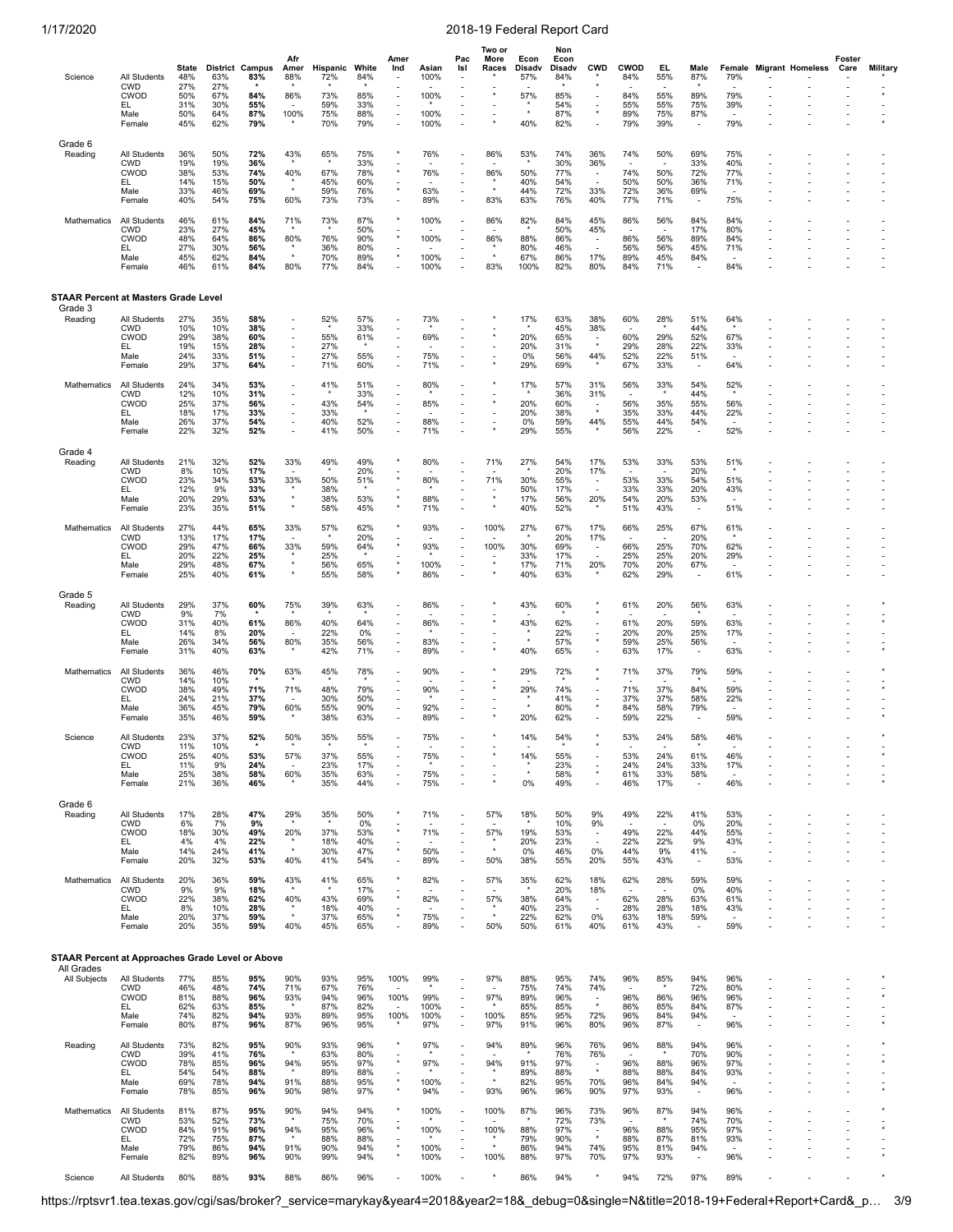|                                                                  | <b>CWD</b>                                                               | <b>State</b><br>51%                    | <b>District</b><br>55%                 | Campus                                 | Afr<br>Amer                     | Hispanic                               | White                                  | Amer<br>Ind                                                                              | Asian                           | Pac<br>Isl                                                                                                                                                           | Two or<br>More<br>Races      | Econ<br>Disadv                         | Non<br>Econ<br>Disadv                  | <b>CWD</b>                                                      | CWOD                                  | EL.                                        | Male                                                        | Female                          | <b>Migrant Homeless</b> | Foster<br>Care | Military |
|------------------------------------------------------------------|--------------------------------------------------------------------------|----------------------------------------|----------------------------------------|----------------------------------------|---------------------------------|----------------------------------------|----------------------------------------|------------------------------------------------------------------------------------------|---------------------------------|----------------------------------------------------------------------------------------------------------------------------------------------------------------------|------------------------------|----------------------------------------|----------------------------------------|-----------------------------------------------------------------|---------------------------------------|--------------------------------------------|-------------------------------------------------------------|---------------------------------|-------------------------|----------------|----------|
|                                                                  | CWOD<br>EL<br>Male<br>Female                                             | 84%<br>61%<br>79%<br>81%               | 91%<br>61%<br>87%<br>89%               | 94%<br>72%<br>97%<br>89%               | 86%<br>100%                     | 88%<br>77%<br>90%<br>83%               | 96%<br>50%<br>100%<br>91%              | ÷,<br>÷<br>$\overline{\phantom{a}}$<br>$\overline{\phantom{a}}$                          | 100%<br>100%<br>100%            | ÷,                                                                                                                                                                   |                              | 86%<br>80%                             | 94%<br>69%<br>97%<br>89%               | $\overline{\phantom{a}}$<br>$^\star$                            | 94%<br>72%<br>99%<br>89%              | 72%<br>72%<br>92%<br>56%                   | 99%<br>92%<br>97%                                           | 89%<br>56%<br>89%               |                         |                |          |
| <b>STAAR Percent at Meets Grade Level or Above</b><br>All Grades |                                                                          |                                        |                                        |                                        |                                 |                                        |                                        |                                                                                          |                                 |                                                                                                                                                                      |                              |                                        |                                        |                                                                 |                                       |                                            |                                                             |                                 |                         |                |          |
| All Subjects                                                     | All Students<br><b>CWD</b><br>CWOD<br>EL<br>Male<br>Female               | 49%<br>24%<br>52%<br>29%<br>47%<br>52% | 62%<br>25%<br>65%<br>28%<br>60%<br>64% | 79%<br>44%<br>81%<br>55%<br>79%<br>80% | 70%<br>57%<br>72%<br>70%<br>70% | 70%<br>33%<br>72%<br>54%<br>65%<br>75% | 81%<br>41%<br>83%<br>53%<br>82%<br>80% | 88%<br>88%<br>83%                                                                        | 91%<br>91%<br>80%<br>92%<br>90% | $\overline{\phantom{a}}$<br>$\overline{\phantom{a}}$<br>$\overline{\phantom{a}}$<br>$\overline{\phantom{a}}$                                                         | 92%<br>92%<br>100%<br>90%    | 55%<br>38%<br>57%<br>46%<br>48%<br>62% | 81%<br>45%<br>83%<br>57%<br>81%<br>81% | 44%<br>44%<br>$\star$<br>42%<br>50%                             | 81%<br>81%<br>55%<br>82%<br>81%       | 55%<br>55%<br>55%<br>57%<br>53%            | 79%<br>42%<br>82%<br>57%<br>79%                             | 80%<br>50%<br>81%<br>53%<br>80% |                         |                |          |
| Reading                                                          | All Students<br>CWD<br>CWOD<br>EL.<br>Male<br>Female                     | 47%<br>21%<br>50%<br>23%<br>43%<br>51% | 58%<br>23%<br>62%<br>21%<br>54%<br>63% | 77%<br>48%<br>78%<br>49%<br>75%<br>78% | 67%<br>67%<br>64%<br>70%        | 68%<br>38%<br>69%<br>51%<br>61%<br>74% | 79%<br>45%<br>81%<br>44%<br>79%<br>79% | $\star$<br><u>.</u><br>$\star$<br>$^\star$                                               | 85%<br>85%<br>86%<br>84%        | $\overline{\phantom{a}}$<br>÷,<br>$\overline{a}$<br>÷,<br>$\sim$<br>$\overline{\phantom{a}}$                                                                         | 89%<br>89%<br>86%            | 47%<br>47%<br>37%<br>36%<br>56%        | 79%<br>48%<br>81%<br>53%<br>78%<br>80% | 48%<br>48%<br>$\star$<br>48%<br>50%                             | 78%<br>78%<br>48%<br>77%<br>79%       | 49%<br>48%<br>49%<br>49%<br>49%            | 75%<br>48%<br>77%<br>49%<br>75%<br>$\overline{\phantom{a}}$ | 78%<br>50%<br>79%<br>49%<br>78% |                         |                |          |
| <b>Mathematics</b>                                               | All Students<br><b>CWD</b><br>CWOD<br>EL<br>Male<br>Female               | 51%<br>26%<br>54%<br>37%<br>50%<br>51% | 63%<br>28%<br>67%<br>37%<br>63%<br>64% | 81%<br>39%<br>83%<br>60%<br>80%<br>81% | 67%<br>72%<br>64%<br>70%        | 73%<br>25%<br>75%<br>56%<br>68%<br>77% | 82%<br>40%<br>85%<br>69%<br>83%<br>81% | $\star$                                                                                  | 94%<br>94%<br>94%<br>94%        | $\overline{\phantom{a}}$<br>٠<br>$\overline{\phantom{a}}$<br>÷,<br>$\overline{\phantom{a}}$<br>÷,                                                                    | 94%<br>94%<br>93%            | 64%<br>67%<br>53%<br>55%<br>72%        | 82%<br>41%<br>84%<br>63%<br>82%<br>82% | 39%<br>39%<br>$\overline{\phantom{a}}$<br>35%<br>50%            | 83%<br>۰.<br>83%<br>61%<br>84%<br>83% | 60%<br>61%<br>60%<br>59%<br>61%            | 80%<br>35%<br>84%<br>59%<br>80%<br>$\overline{\phantom{a}}$ | 81%<br>50%<br>83%<br>61%<br>81% |                         |                |          |
| Science                                                          | All Students<br><b>CWD</b><br><b>CWOD</b><br>EL.<br>Male<br>Female       | 53%<br>25%<br>56%<br>26%<br>53%<br>53% | 68%<br>28%<br>71%<br>25%<br>68%<br>68% | 83%<br>84%<br>55%<br>87%<br>79%        | 88%<br>86%<br>100%              | 72%<br>73%<br>59%<br>75%<br>70%        | 84%<br>85%<br>33%<br>88%<br>79%        | $\overline{\phantom{a}}$<br>÷,<br>÷,<br>$\overline{\phantom{a}}$<br>÷,<br>$\overline{a}$ | 100%<br>100%<br>100%<br>100%    |                                                                                                                                                                      |                              | 57%<br>57%<br>$\star$<br>40%           | 84%<br>85%<br>54%<br>87%<br>82%        | $^\star$<br>÷,<br>$\star$                                       | 84%<br>84%<br>55%<br>89%<br>79%       | 55%<br>55%<br>55%<br>75%<br>39%            | 87%<br>89%<br>75%<br>87%                                    | 79%<br>79%<br>39%<br>79%        |                         |                |          |
| <b>STAAR Percent at Masters Grade Level</b><br>All Grades        |                                                                          |                                        |                                        |                                        |                                 |                                        |                                        |                                                                                          |                                 |                                                                                                                                                                      |                              |                                        |                                        |                                                                 |                                       |                                            |                                                             |                                 |                         |                |          |
| All Subjects                                                     | All Students<br>CWD<br>CWOD<br>EL.<br>Male<br>Female                     | 23%<br>8%<br>25%<br>11%<br>22%<br>24%  | 34%<br>8%<br>36%<br>10%<br>32%<br>35%  | 57%<br>20%<br>59%<br>28%<br>58%<br>56% | 48%<br>29%<br>51%<br>52%<br>43% | 43%<br>0%<br>45%<br>26%<br>39%<br>46%  | 59%<br>22%<br>61%<br>32%<br>61%<br>57% | 38%<br>-<br>38%<br>$\overline{\phantom{a}}$<br>33%<br>$^\star$                           | 81%<br>82%<br>60%<br>81%<br>82% | $\overline{a}$<br>$\overline{\phantom{a}}$<br>$\sim$<br>$\overline{a}$                                                                                               | 74%<br>74%<br>100%<br>67%    | 25%<br>0%<br>27%<br>27%<br>15%<br>33%  | 60%<br>23%<br>62%<br>28%<br>61%<br>59% | 20%<br>20%<br>$\blacksquare$<br>$\star$<br>20%<br>20%           | 59%<br>59%<br>28%<br>61%<br>58%       | 28%<br>$\star$<br>28%<br>28%<br>29%<br>26% | 58%<br>20%<br>61%<br>29%<br>58%<br>$\blacksquare$           | 56%<br>20%<br>58%<br>26%<br>56% |                         |                |          |
| Reading                                                          | All Students<br><b>CWD</b><br>CWOD<br>EL<br>Male<br>Female               | 20%<br>7%<br>22%<br>8%<br>17%<br>23%   | 29%<br>7%<br>31%<br>7%<br>26%<br>33%   | 53%<br>21%<br>55%<br>24%<br>50%<br>57% | 48%<br>50%<br>45%<br>50%        | 42%<br>0%<br>45%<br>25%<br>33%<br>51%  | 54%<br>20%<br>57%<br>25%<br>52%<br>57% | $^\star$<br><u>.</u><br>$\star$<br><u>.</u><br>$^\star$                                  | 78%<br>77%<br>75%<br>81%        | $\overline{\phantom{a}}$<br>$\overline{\phantom{a}}$<br>$\overline{\phantom{a}}$<br>$\overline{\phantom{a}}$<br>$\overline{\phantom{a}}$<br>$\overline{\phantom{a}}$ | 61%<br>61%<br>50%            | 23%<br>26%<br>26%<br>9%<br>36%         | 56%<br>24%<br>58%<br>24%<br>53%<br>59% | 21%<br>21%<br>$\overline{\phantom{a}}$<br>$\star$<br>22%<br>20% | 55%<br>55%<br>25%<br>52%<br>59%       | 24%<br>25%<br>24%<br>19%<br>29%            | 50%<br>22%<br>52%<br>19%<br>50%                             | 57%<br>20%<br>59%<br>29%<br>57% |                         |                |          |
| Mathematics                                                      | <b>All Students</b><br><b>CWD</b><br><b>CWOD</b><br>EL<br>Male<br>Female | 26%<br>11%<br>28%<br>16%<br>25%<br>26% | 38%<br>10%<br>40%<br>15%<br>38%<br>38% | 62%<br>21%<br>64%<br>32%<br>65%<br>58% | 48%<br>50%<br>55%<br>40%        | 46%<br>0%<br>48%<br>28%<br>47%<br>45%  | 64%<br>25%<br>67%<br>44%<br>68%<br>59% | $^\star$<br>$^\star$<br>$\star$                                                          | 87%<br>88%<br>89%<br>84%        | $\sim$<br>$\overline{a}$<br>$\overline{\phantom{a}}$<br>$\overline{a}$<br>÷,<br>$\overline{\phantom{a}}$                                                             | 83%<br>83%<br>$\star$<br>79% | 28%<br>30%<br>26%<br>18%<br>36%        | 65%<br>24%<br>67%<br>34%<br>69%<br>60% | 21%<br>21%<br>$\star$<br>22%<br>20%                             | 64%<br>64%<br>32%<br>69%<br>60%       | 32%<br>32%<br>32%<br>38%<br>27%            | 65%<br>22%<br>69%<br>38%<br>65%                             | 58%<br>20%<br>60%<br>27%<br>58% |                         |                |          |
| Science                                                          | All Students<br><b>CWD</b><br>CWOD<br>EL<br>Male<br>Female               | 24%<br>8%<br>26%<br>7%<br>25%<br>23%   | 38%<br>8%<br>41%<br>6%<br>38%<br>37%   | 52%<br>53%<br>24%<br>58%<br>46%        | 50%<br>57%<br>60%               | 35%<br>37%<br>23%<br>35%<br>35%        | 55%<br>55%<br>17%<br>63%<br>44%        | ÷,<br>$\overline{\phantom{a}}$<br>$\overline{\phantom{a}}$<br>$\overline{\phantom{a}}$   | 75%<br>75%<br>75%<br>75%        | $\overline{a}$<br>÷,<br>÷,                                                                                                                                           |                              | 14%<br>14%<br>0%                       | 54%<br>55%<br>23%<br>58%<br>49%        | $\overline{\phantom{a}}$<br>$\star$                             | 53%<br>53%<br>24%<br>61%<br>46%       | 24%<br>24%<br>24%<br>33%<br>17%            | 58%<br>61%<br>33%<br>58%                                    | 46%<br>46%<br>17%<br>46%        |                         |                |          |

'\*' Indicates results are masked due to small numbers to protect student confidentiality. '-' Indicates zero observations reported for this group.

**Part (iii):** Academic Growth and Graduation Rate

**Part (iii)(I): Academic Growth**<br>This section provides information on students' academic growth for mathematics and reading/ELA for public elementary schools and secondary schools which don't have a graduation rate, for th

|                              | All | African<br><b>Students American Hispanic</b> |         | White | American<br>Indian | Asian   | <b>Pacific</b><br>Islander | Two or More<br>Races     | Econ<br><b>Disady</b> | <b>CWD</b> | EL. |
|------------------------------|-----|----------------------------------------------|---------|-------|--------------------|---------|----------------------------|--------------------------|-----------------------|------------|-----|
| <b>Academic Growth Score</b> |     |                                              |         |       |                    |         |                            |                          |                       |            |     |
| Reading                      |     |                                              |         |       |                    |         |                            |                          |                       |            |     |
| All Students                 | 72  | 69                                           | 69      | 71    | $\star$            | 82      | ۰                          | 80                       | 56                    | 56         | 69  |
| <b>CWD</b>                   | 56  | $\star$                                      | $\star$ | 40    | ۰                  |         | ۰                          | $\overline{\phantom{a}}$ | $\star$               | 56         |     |
| CWOD                         | 72  | 63                                           | 69      | 73    | $\star$            | 82      | ۰                          | 80                       | 55                    |            | 69  |
| EL                           | 69  | $\star$                                      | 67      | 71    |                    | $\star$ | ۰                          | $\star$                  | 65                    |            | 69  |
| Male                         | 70  | 70                                           | 66      | 69    | $\star$            | 78      |                            | $\star$                  | 43                    | 64         | 61  |
| Female                       | 74  | 69                                           | 71      | 74    | $\star$            | 88      | ۰                          | 73                       | 68                    | 42         | 77  |
| <b>Mathematics</b>           |     |                                              |         |       |                    |         |                            |                          |                       |            |     |
| All Students                 | 80  | 64                                           | 72      | 80    | $\star$            | 97      | ۰                          | 100                      | 61                    | 47         | 69  |
| <b>CWD</b>                   | 47  | $\star$                                      | $\star$ | 50    | ۰                  |         | ۰                          | $\overline{\phantom{a}}$ | $\star$               | 47         |     |
| CWOD                         | 81  | 67                                           | 73      | 82    | $\star$            | 97      |                            | 100                      | 60                    |            | 69  |
| EL.                          | 69  | $\star$                                      | 64      | 71    |                    | $\star$ | ۰                          | $\star$                  | 62                    | <b>100</b> | 69  |
| Male                         | 81  | 65                                           | 73      | 82    | $\star$            | 98      |                            | $\star$                  | 53                    | 41         | 63  |
| Female                       | 79  | 63                                           | 71      | 78    | $\star$            | 96      | ۰                          | 100                      | 68                    | 58         | 75  |

**Part (iii)(II): Graduation Rate** This section provides information on high school graduation rates for the class of 2018.

|                                                                     | All                      | African                           |       | American |       | Pacific  | Two or More              | Econ                     |            |     |                 | Foster |  |
|---------------------------------------------------------------------|--------------------------|-----------------------------------|-------|----------|-------|----------|--------------------------|--------------------------|------------|-----|-----------------|--------|--|
|                                                                     |                          | <b>Students American Hispanic</b> | White | Indian   | Asian | Islander | Races                    | <b>Disady</b>            | <b>CWD</b> | EL' | <b>Homeless</b> | Care   |  |
| <b>Federal Graduation Rates</b>                                     |                          |                                   |       |          |       |          |                          |                          |            |     |                 |        |  |
| 4-year Longitudinal Cohort Graduation Rate (Gr 9-12): Class of 2018 |                          |                                   |       |          |       |          |                          |                          |            |     |                 |        |  |
| All Students                                                        |                          |                                   |       |          |       |          |                          |                          |            |     |                 |        |  |
| CWD                                                                 | $\overline{\phantom{a}}$ |                                   |       | . .      |       |          |                          | $\overline{\phantom{a}}$ |            |     |                 |        |  |
| CWOD                                                                |                          |                                   |       |          |       |          | $\overline{\phantom{a}}$ | $\sim$                   |            |     |                 |        |  |
|                                                                     |                          |                                   |       |          |       |          |                          |                          |            |     |                 |        |  |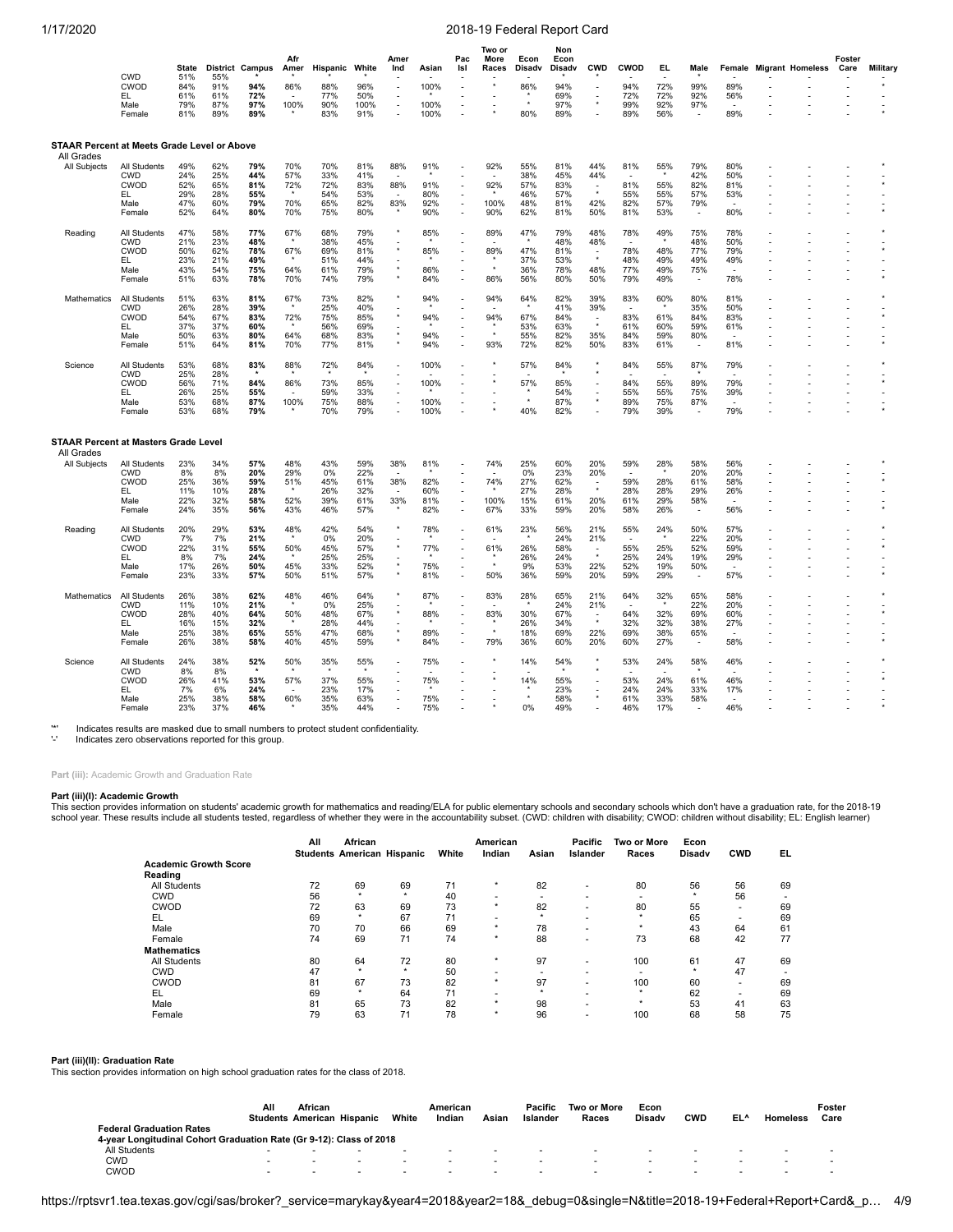|          |                                                                                       | All | African<br><b>Students American Hispanic</b> | White                    | American<br>Indian | Asian                    | Pacific<br>Islander | Two or More<br>Races     | Econ<br><b>Disady</b> | <b>CWD</b> | EL^ | Homeless | Foster<br>Care |
|----------|---------------------------------------------------------------------------------------|-----|----------------------------------------------|--------------------------|--------------------|--------------------------|---------------------|--------------------------|-----------------------|------------|-----|----------|----------------|
|          |                                                                                       |     | $\overline{\phantom{a}}$                     | $\overline{\phantom{a}}$ |                    | $\overline{\phantom{a}}$ |                     | $\overline{\phantom{a}}$ |                       |            |     |          |                |
|          | Male                                                                                  |     |                                              | $\sim$                   |                    |                          |                     |                          |                       |            |     |          |                |
|          | Female                                                                                | ۰   | $\overline{\phantom{a}}$                     | $\sim$                   |                    | $\overline{\phantom{a}}$ |                     | $\overline{\phantom{a}}$ |                       | ٠          |     |          |                |
|          |                                                                                       |     |                                              |                          |                    |                          |                     |                          |                       |            |     |          |                |
| $1 + 1$  | Indicates results are masked due to small numbers to protect student confidentiality. |     |                                              |                          |                    |                          |                     |                          |                       |            |     |          |                |
| $\cdots$ | Indicates there are no students in the group.                                         |     |                                              |                          |                    |                          |                     |                          |                       |            |     |          |                |

<sup>1</sup> Ever EL in grades 9-12

**Part (iv):** English Language Proficiency

This section provides information on the number and percentage of English learners achieving English language proficiency based on the 2019 TELPAS (Texas English Language Proficiency Assessment System) data. (EL: English learner)

| <b>Total EL in Class</b> | <b>Proficiency of EL</b> | <b>Rate of Proficiency</b> |
|--------------------------|--------------------------|----------------------------|
| 121                      | 34                       | 28%                        |

'^' Indicates data reporting does not meet for Minimum Size.

'\*' Indicates results are masked due to small numbers to protect student confidentiality.

'-' Indicates zero observations reported for this group.

Part (v): School Quality or Student Success (SQSS)

This section provides information on the other indicator of school quality or student success, which is college, career and military readiness (CCMR) for high schools and average performance rate of the three<br>STAAR perform English learner)

| Student Success (Student Achievement Domain Score: STAAR Component Only) | All                      | African<br><b>Students American Hispanic</b> |    | White | American<br>Indian | Asian                    | Pacific<br>Islander | Two or More<br>Races | Econ<br><b>Disady</b> | <b>CWD</b> | EL |
|--------------------------------------------------------------------------|--------------------------|----------------------------------------------|----|-------|--------------------|--------------------------|---------------------|----------------------|-----------------------|------------|----|
| <b>STAAR Component Score</b>                                             | 77                       | 69                                           | 69 | 78    | 75                 | 90                       | ٠                   | 88                   | 56                    | 46         | 56 |
| School Quality (College, Career, and Military Readiness Performance)     |                          |                                              |    |       |                    |                          |                     |                      |                       |            |    |
| %Students meeting CCMR                                                   | $\overline{\phantom{a}}$ | ٠                                            |    | ۰     |                    | $\overline{\phantom{a}}$ |                     | $\sim$               |                       |            |    |

'\*' Indicates results are masked due to small numbers to protect student confidentiality.

'-' Indicates there are no students in the group.

#### Part (vi): Goal Meeting Status

This section provides information on the progress of all students and each student group toward meeting the long-term goals or interim objectives on STAAR academic performance, federal graduation rate,<br>and English learners

|                                                    | All | African<br><b>Students American Hispanic</b> |     | White | American<br>Indian | Asian | <b>Pacific</b><br>Islander | Two or More<br>Races | Econ<br><b>Disadv</b> | <b>CWD</b> | EL+      |
|----------------------------------------------------|-----|----------------------------------------------|-----|-------|--------------------|-------|----------------------------|----------------------|-----------------------|------------|----------|
| <b>STAAR Performance Status</b>                    |     |                                              |     |       |                    |       |                            |                      |                       |            |          |
| Reading                                            |     |                                              |     |       |                    |       |                            |                      |                       |            |          |
| Interim Goals (2018-2022)                          | 44% | 32%                                          | 37% | 60%   | 43%                | 74%   | 45%                        | 56%                  | 33%                   | 19%        | 29%      |
| <b>Target Met</b>                                  | Y   |                                              | Y   | Υ     |                    | Y     |                            |                      | Y                     | Y          | Y        |
| Interim Goals (2023-2027)                          | 52% | 42%                                          | 46% | 66%   | 51%                | 78%   | 53%                        | 62%                  | 43%                   | 31%        | 39%      |
| <b>Target Met</b>                                  | Y   |                                              | Y   | Y     |                    | Y     |                            |                      | Y                     | Y          | Y        |
| Interim Goals (2028-2032)                          | 62% | 54%                                          | 58% | 73%   | 62%                | 82%   | 63%                        | 70%                  | 55%                   | 45%        | 52%      |
| <b>Target Met</b>                                  | Y   |                                              | Y   | Y     |                    | Y     |                            |                      | N                     | Y          | Y        |
| Long-Term Goals                                    | 72% | 66%                                          | 69% | 80%   | 72%                | 87%   | 73%                        | 78%                  | 67%                   | 60%        | 65%      |
| <b>Target Met</b>                                  | Y   |                                              | Υ   | Υ     |                    | N     |                            |                      | N                     | N          | Y        |
| <b>Mathematics</b>                                 |     |                                              |     |       |                    |       |                            |                      |                       |            |          |
| Interim Goals (2018-2022)                          | 46% | 31%                                          | 40% | 59%   | 45%                | 82%   | 50%                        | 54%                  | 36%                   | 23%        | 40%      |
| <b>Target Met</b>                                  | Y   |                                              | Y   | Y     |                    | Y     |                            |                      | Y                     | Y          | Y        |
| Interim Goals (2023-2027)                          | 54% | 41%                                          | 49% | 65%   | 53%                | 85%   | 57%                        | 61%                  | 45%                   | 34%        | 49%      |
| <b>Target Met</b>                                  | Y   |                                              | Υ   | Y     |                    | Y     |                            |                      | Y                     | Y          | Y        |
| Interim Goals (2028-2032)                          | 63% | 54%                                          | 59% | 73%   | 63%                | 88%   | 66%                        | 69%                  | 57%                   | 48%        | 59%      |
| <b>Target Met</b>                                  | Y   |                                              | Y   | Y     |                    | Y     |                            |                      | Y                     | N          | Y        |
| Long-Term Goals                                    | 73% | 66%                                          | 70% | 80%   | 73%                | 91%   | 75%                        | 77%                  | 68%                   | 62%        | 70%      |
| <b>Target Met</b>                                  | Υ   |                                              | Υ   | Υ     |                    | Y     |                            |                      | N                     | N          | Y        |
| <b>English Learner Language Proficiency Status</b> |     |                                              |     |       |                    |       |                            |                      |                       |            |          |
| Interim Goals (2018-2022)<br><b>Target Met</b>     |     |                                              |     |       |                    |       |                            |                      |                       |            | 36%<br>Y |
| Interim Goals (2023-2027)                          |     |                                              |     |       |                    |       |                            |                      |                       |            | 38%      |
| <b>Target Met</b>                                  |     |                                              |     |       |                    |       |                            |                      |                       |            | Y        |
| Interim Goals (2028-2032)                          |     |                                              |     |       |                    |       |                            |                      |                       |            | 40%      |
| <b>Target Met</b>                                  |     |                                              |     |       |                    |       |                            |                      |                       |            | Y        |
| Long-Term Goals                                    |     |                                              |     |       |                    |       |                            |                      |                       |            | 40%      |
| <b>Target Met</b>                                  |     |                                              |     |       |                    |       |                            |                      |                       |            | Y        |
| Federal Graduation Status^                         |     |                                              |     |       |                    |       |                            |                      |                       |            |          |
| Interim Goals (2018-2022)                          | 90% | 90%                                          | 90% | 90%   | 90%                | 90%   | 90%                        | 90%                  | 90%                   | 90%        | 90%      |
| <b>Target Met</b>                                  |     |                                              |     |       |                    |       |                            |                      |                       |            |          |
| Interim Goals (2023-2027)                          | 92% | 92%                                          | 92% | 92%   | 92%                | 92%   | 92%                        | 92%                  | 92%                   | 92%        | 92%      |
| <b>Target Met</b>                                  |     |                                              |     |       |                    |       |                            |                      |                       |            |          |
| Interim Goals (2028-2032)                          | 94% | 94%                                          | 94% | 94%   | 94%                | 94%   | 94%                        | 94%                  | 94%                   | 94%        | 94%      |
| <b>Target Met</b>                                  |     |                                              |     |       |                    |       |                            |                      |                       |            |          |
| Long-Term Goals<br><b>Target Met</b>               | 94% | 94%                                          | 94% | 94%   | 94%                | 94%   | 94%                        | 94%                  | 94%                   | 94%        | 94%      |

'+' STAAR Performance and Graduation use EL(Current & Monitored), EL English Learner Language Proficiency uses EL (Current).

Blank cells above represent student group indicators that do not meet the minimum size criteria.<br>
<sup>14</sup> Student groups with graduation rates that were at or above 90 percent are required to exceed the

Student groups with graduation rates that were at or above 90 percent are required to exceed that rate by at least a tenth of a percent in the following year(s).

**Part (vii):** STAAR Participation

This section provides the percentage of students assessed and not assessed on STAAR for mathematics, reading/ELA, and science. (CWD: children with disability; CWOD: children without disability; EL: English learner)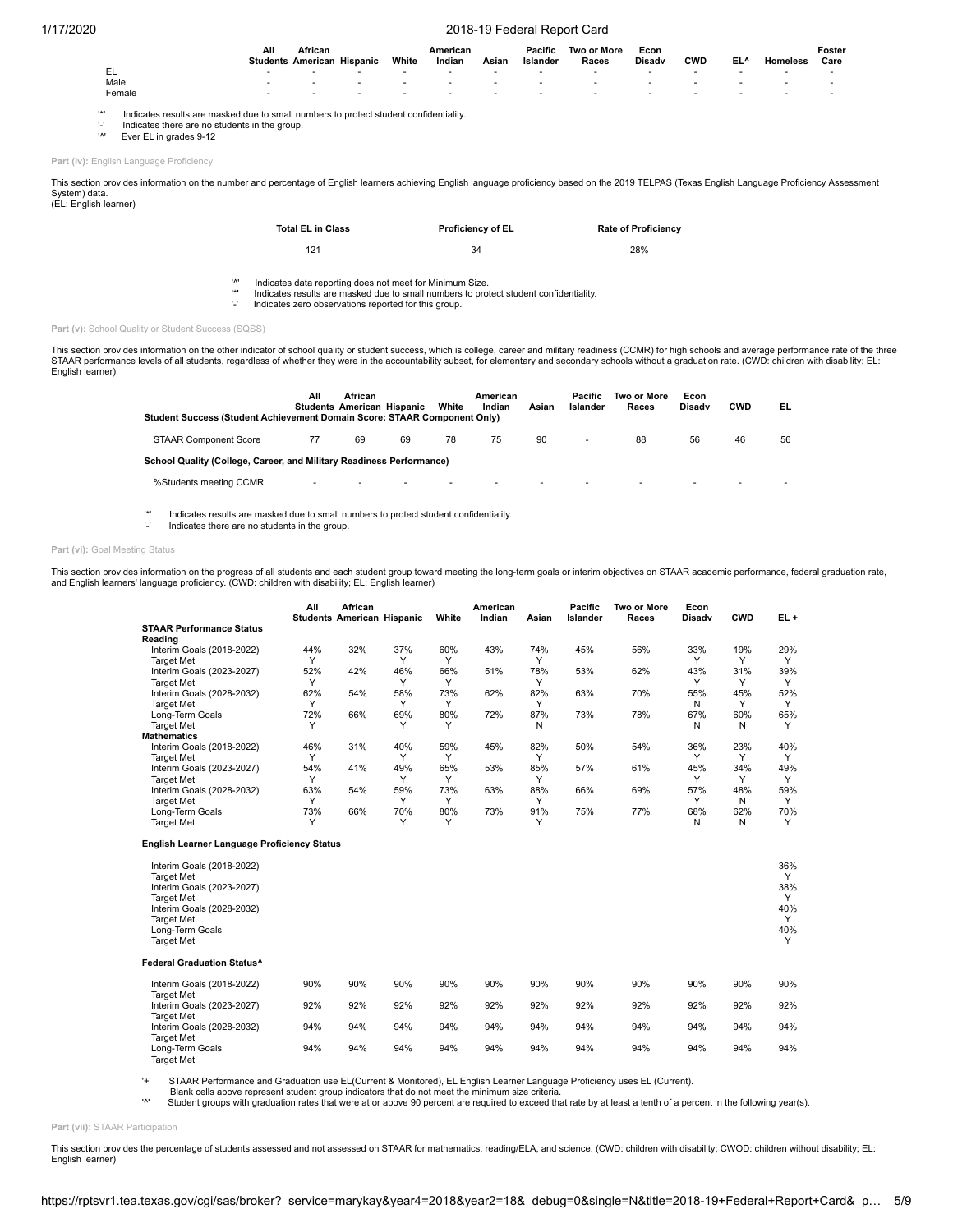|                           |                            | Campus | <b>African</b><br>American Hispanic |      | White | American<br>Indian | Asian         | <b>Pacific</b><br>Islander | Two or<br><b>More</b><br>Races | Econ<br><b>Disadv</b> | Non<br>Econ<br><b>Disadv</b> | <b>CWD</b>               | <b>CWOD</b>              | EL.           | Male                     | Female | <b>Migrant</b> |
|---------------------------|----------------------------|--------|-------------------------------------|------|-------|--------------------|---------------|----------------------------|--------------------------------|-----------------------|------------------------------|--------------------------|--------------------------|---------------|--------------------------|--------|----------------|
| <b>Participation Rate</b> |                            |        |                                     |      |       |                    |               |                            |                                |                       |                              |                          |                          |               |                          |        |                |
| All Subjects              | All Students               | 99%    | 100%                                | 98%  | 99%   | 100%               | 100%          | ٠                          | 100%                           | 100%                  | 99%                          | 97%                      | 99%                      | 99%           | 99%                      | 99%    |                |
|                           | <b>CWD</b>                 | 97%    | 100%                                | 100% | 95%   | ÷.                 | $\star$       |                            |                                | 100%                  | 97%                          | 97%                      |                          | $\star$       | 96%                      | 100%   |                |
|                           | CWOD                       | 99%    | 100%                                | 98%  | 100%  | 100%               | 100%          |                            | 100%                           | 100%                  | 99%                          | $\sim$                   | 99%                      | 99%           | 100%                     | 99%    |                |
|                           | EL.                        | 99%    |                                     | 99%  | 100%  | ÷.                 | 100%          |                            |                                | 100%                  | 99%                          | $^\star$                 | 99%                      | 99%           | 100%                     | 99%    |                |
|                           | Male                       | 99%    | 100%                                | 98%  | 100%  | 100%               | 100%          | ٠                          | 100%                           | 100%                  | 99%                          | 96%                      | 100%                     | 100%          | 99%                      |        |                |
|                           | Female                     | 99%    | 100%                                | 98%  | 99%   | $^\star$           | 100%          | ٠                          | 100%                           | 100%                  | 99%                          | 100%                     | 99%                      | 99%           | $\sim$                   | 99%    |                |
| Reading                   | All Students               | 99%    | 100%                                | 98%  | 99%   | $\star$            | 100%          | ٠                          | 100%                           | 100%                  | 99%                          | 97%                      | 99%                      | 100%          | 99%                      | 99%    |                |
|                           | <b>CWD</b>                 | 97%    |                                     | 100% | 95%   |                    |               |                            |                                |                       | 97%                          | 97%                      |                          |               | 96%                      | 100%   |                |
|                           |                            |        |                                     |      |       | ٠<br>$\star$       |               |                            |                                |                       |                              |                          |                          |               |                          |        |                |
|                           | CWOD                       | 99%    | 100%                                | 97%  | 100%  |                    | 100%          | ÷                          | 100%                           | 100%                  | 99%                          | $\sim$<br>$^\star$       | 99%                      | 100%          | 99%                      | 99%    |                |
|                           | EL.                        | 100%   |                                     | 100% | 100%  |                    |               |                            |                                | 100%                  | 100%                         |                          | 100%                     | 100%          | 100%                     | 100%   |                |
|                           | Male                       | 99%    | 100%                                | 97%  | 99%   | $^\star$           | 100%          | $\overline{\phantom{a}}$   | $\star$                        | 100%                  | 99%                          | 96%                      | 99%                      | 100%          | 99%                      | $\sim$ |                |
|                           | Female                     | 99%    | 100%                                | 98%  | 99%   | $^\star$           | 100%          | $\tilde{\phantom{a}}$      | 100%                           | 100%                  | 99%                          | 100%                     | 99%                      | 100%          | $\overline{\phantom{a}}$ | 99%    |                |
| <b>Mathematics</b>        | <b>All Students</b>        | 99%    | 100%                                | 99%  | 99%   | $\star$            | 100%          | ۰                          | 100%                           | 100%                  | 99%                          | 97%                      | 99%                      | 100%          | 99%                      | 99%    |                |
|                           | <b>CWD</b>                 | 97%    |                                     | 100% | 95%   |                    |               |                            |                                | $\star$               | 97%                          | 97%                      | $\overline{a}$           | ×             | 96%                      | 100%   |                |
|                           | CWOD                       | 99%    | 100%                                | 99%  | 100%  | $\star$            | 100%          | ä,                         | 100%                           | 100%                  | 99%                          | $\sim$                   | 99%                      | 100%          | 100%                     | 99%    |                |
|                           | EL.                        | 100%   |                                     | 100% | 100%  | ٠                  |               |                            | $\star$                        | 100%                  | 100%                         | $^\star$                 | 100%                     | 100%          | 100%                     | 100%   |                |
|                           | Male                       | 99%    | 100%                                | 99%  | 99%   | $^\star$           | 100%          | $\tilde{\phantom{a}}$      | $\star$                        | 100%                  | 99%                          | 96%                      | 100%                     | 100%          | 99%                      |        |                |
|                           | Female                     | 99%    | 100%                                | 99%  | 99%   | $\star$            | 100%          |                            | 100%                           | 100%                  | 99%                          | 100%                     | 99%                      | 100%          | $\blacksquare$           | 99%    |                |
| Science                   | All Students               | 99%    | 100%                                | 98%  | 99%   | ٠                  | 100%          | ×.                         | $\star$                        | 100%                  | 99%<br>$\star$               | ×<br>$\star$             | 99%                      | 97%           | 100%                     | 97%    |                |
|                           | <b>CWD</b>                 |        |                                     |      |       | ٠                  |               |                            | $\star$                        |                       |                              |                          |                          |               |                          |        |                |
|                           | CWOD                       | 99%    | 100%                                | 98%  | 99%   | ٠                  | 100%          |                            |                                | 100%                  | 99%                          | $\overline{\phantom{a}}$ | 99%                      | 97%           | 100%                     | 97%    |                |
|                           | EL                         | 97%    |                                     | 96%  | 100%  | ÷.                 |               |                            |                                |                       | 96%                          |                          | 97%                      | 97%           | 100%                     | 94%    |                |
|                           | Male                       | 100%   | 100%                                | 100% | 100%  | $\sim$             | 100%          | ٠                          | ÷.                             | $^\star$              | 100%                         | $\star$                  | 100%                     | 100%          | 100%                     | ÷.     |                |
|                           | Female                     | 97%    |                                     | 96%  | 97%   | ٠                  | 100%          |                            | $\star$                        | 100%                  | 97%                          |                          | 97%                      | 94%           | $\blacksquare$           | 97%    |                |
| Non-Participation Rate    |                            |        |                                     |      |       |                    |               |                            |                                |                       |                              |                          |                          |               |                          |        |                |
| All Subjects              | All Students               | 1%     | 0%                                  | 2%   | 1%    | 0%                 | 0%            | ÷                          | 0%                             | 0%                    | 1%                           | 3%                       | 1%                       | 1%            | 1%                       | 1%     |                |
|                           | <b>CWD</b>                 | 3%     | 0%                                  | 0%   | 5%    | $\overline{a}$     | $\star$       |                            | $\overline{\phantom{a}}$       | 0%                    | 3%                           | 3%                       | $\overline{a}$           | $\star$       | 4%                       | 0%     |                |
|                           | CWOD                       | 1%     | 0%                                  | 2%   | $0\%$ | 0%                 | 0%            |                            | 0%                             | 0%                    | 1%                           | ÷,                       | 1%                       | 1%            | 0%                       | 1%     |                |
|                           | EL                         | 1%     | $\star$                             | 1%   | $0\%$ |                    | 0%            |                            | $\star$                        | 0%                    | 1%                           | $\star$                  | 1%                       | 1%            | 0%                       | 1%     |                |
|                           | Male                       | 1%     | 0%                                  | 2%   | 0%    | 0%                 | 0%            |                            | 0%                             | 0%                    | 1%                           | 4%                       | 0%                       | 0%            | 1%                       | ÷.     |                |
|                           | Female                     | 1%     | 0%                                  | 2%   | 1%    |                    | 0%            | ٠                          | 0%                             | 0%                    | 1%                           | 0%                       | 1%                       | 1%            | $\overline{a}$           | 1%     |                |
| Reading                   | All Students               | 1%     | 0%                                  | 2%   | 1%    | $\star$            | 0%            |                            | 0%                             | 0%                    | 1%                           | 3%                       | 1%                       | 0%            | 1%                       | $1\%$  |                |
|                           | <b>CWD</b>                 | 3%     |                                     | 0%   | 5%    | ٠                  | $\star$       |                            | ۰                              | $\star$               | 3%                           | 3%                       | $\sim$                   |               | 4%                       | 0%     |                |
|                           | CWOD                       | 1%     | 0%                                  | 3%   | 0%    | $^\star$           | 0%            |                            | 0%                             | 0%                    | 1%                           | $\overline{\phantom{a}}$ | 1%                       | 0%            | 1%                       | 1%     |                |
|                           | EL                         | 0%     | $\star$                             | 0%   | $0\%$ | ٠                  | $\star$       |                            | $\star$                        | 0%                    | 0%                           | $\star$                  | $0\%$                    | $0\%$         | 0%                       | 0%     |                |
|                           | Male                       | 1%     | 0%                                  | 3%   | 1%    | $^\star$           | 0%            |                            | $\star$                        | 0%                    | 1%                           | 4%                       | 1%                       | $0\%$         | 1%                       |        |                |
|                           | Female                     | 1%     | 0%                                  | 2%   | 1%    | $^\star$           | 0%            |                            | 0%                             | 0%                    | 1%                           | 0%                       | 1%                       | $0\%$         | $\blacksquare$           | 1%     |                |
|                           |                            |        |                                     |      |       | $\star$            |               |                            |                                |                       |                              |                          |                          |               |                          |        |                |
| Mathematics               | All Students               | 1%     | 0%<br>$\star$                       | 1%   | 1%    |                    | 0%<br>$\star$ |                            | 0%                             | 0%<br>$\star$         | 1%                           | 3%                       | 1%                       | 0%<br>$\star$ | 1%                       | 1%     |                |
|                           | <b>CWD</b>                 | 3%     |                                     | 0%   | 5%    | ٠<br>$\star$       |               |                            | ÷.                             |                       | 3%                           | 3%                       | $\overline{\phantom{a}}$ |               | 4%                       | 0%     |                |
|                           | CWOD                       | 1%     | 0%                                  | 1%   | 0%    |                    | 0%            |                            | 0%                             | 0%                    | 1%                           | $\sim$                   | 1%                       | 0%            | 0%                       | 1%     |                |
|                           | EL                         | 0%     |                                     | 0%   | 0%    | ٠                  | $\star$       |                            | $\star$                        | 0%                    | 0%                           | $\star$                  | 0%                       | 0%            | 0%                       | 0%     |                |
|                           | Male                       | 1%     | 0%                                  | 1%   | 1%    | $\star$            | 0%            |                            | $\star$                        | 0%                    | 1%                           | 4%                       | 0%                       | $0\%$         | 1%                       | ÷.     |                |
|                           | Female                     | 1%     | 0%                                  | 1%   | 1%    | $\star$            | 0%            | ÷                          | 0%                             | 0%                    | 1%                           | 0%                       | 1%                       | 0%            | $\blacksquare$           | 1%     |                |
| Science                   | All Students<br><b>CWD</b> | 1%     | 0%                                  | 2%   | 1%    | J.<br>٠            | 0%<br>۰.      |                            |                                | 0%                    | 1%<br>$\star$                |                          | 1%<br>$\sim$             | 3%<br>$\sim$  | 0%                       | 3%     |                |
|                           | CWOD                       | 1%     | 0%                                  | 2%   | 1%    | $\sim$             | 0%            |                            | $\star$                        | 0%                    | 1%                           |                          | 1%                       | 3%            | 0%                       | 3%     |                |
|                           | EL.                        | 3%     |                                     | 4%   | 0%    | ÷.                 | $\star$       |                            | ÷                              | $\star$               | 4%                           | J.                       | 3%                       | 3%            | 0%                       | 6%     |                |
|                           |                            |        |                                     |      |       | ×.                 |               |                            |                                | $\star$               |                              | ٠                        |                          |               |                          |        |                |
|                           | Male                       | 0%     | 0%                                  | 0%   | 0%    |                    | 0%            |                            | $\star$                        |                       | 0%                           |                          | 0%                       | 0%            | 0%                       |        |                |
|                           | Female                     | 3%     |                                     | 4%   | 3%    |                    | 0%            |                            |                                | 0%                    | 3%                           |                          | 3%                       | 6%            | $\overline{a}$           | 3%     |                |

'\*' Indicates results are masked due to small numbers to protect student confidentiality.

Indicates zero observations reported for this group.

## **Part (viii):** Civil Rights Data

**Part (viii)(I)** This section provides information from the 2015-16 CRDC surveys, submitted by school districts to the Office for Civil Rights on measures of school quality, climate, and safety, including counts of<br>in-scho

|                                      |        |                      |                         |                |                 | Indian or      |          |                |             |                  | <b>Students</b><br>with<br><b>Students</b> |
|--------------------------------------|--------|----------------------|-------------------------|----------------|-----------------|----------------|----------|----------------|-------------|------------------|--------------------------------------------|
|                                      |        | <b>Total</b>         | African                 |                |                 | Alaska         |          | Pacific        | Two or More |                  | with<br><b>Disabilities</b>                |
| <b>Students Without Disabilities</b> |        | students             | American Hispanic       |                | White           | Native         | Asian    | Islander       | Races       | EL.              | <b>Disabilities (Section 504)</b>          |
| In-School Suspensions                |        |                      |                         |                |                 |                |          |                |             |                  |                                            |
|                                      | Male   |                      |                         |                |                 |                |          |                |             |                  |                                            |
|                                      | Female | 14<br>$\overline{4}$ | $\frac{2}{2}$           | $_0^2$         | 8<br>$\sqrt{2}$ | 2<br>0         | 0<br>0   | 0<br>$\pmb{0}$ | 0           | 2<br>$\mathbf 0$ |                                            |
|                                      |        |                      |                         | $\overline{2}$ |                 |                |          |                | $\pmb{0}$   |                  |                                            |
|                                      | Total  | 18                   | $\overline{\mathbf{4}}$ |                | 10              | $\overline{2}$ | $\Omega$ | $\mathbf 0$    | $\mathbf 0$ | $\overline{2}$   |                                            |
| Out-of-School Suspensions            |        |                      |                         |                |                 |                |          |                |             |                  |                                            |
|                                      | Male   | 10                   | 2                       | 4              | 4               | 0              | 0        | 0              | 0           | 4                |                                            |
|                                      | Female | 0                    | 0                       | 0              | $\mathbf 0$     | 0              | 0        | 0              | 0           | 0                |                                            |
|                                      | Total  | 10                   | $\overline{2}$          | $\overline{4}$ | $\overline{4}$  | 0              | $\Omega$ | $\mathbf 0$    | $\mathbf 0$ | 4                |                                            |
| Expulsions                           |        |                      |                         |                |                 |                |          |                |             |                  |                                            |
| With Educational Services            | Male   | 0                    | 0                       | 0              | 0               | 0              | 0        | $\mathbf 0$    | 0           | 0                |                                            |
|                                      | Female | 0                    | $\Omega$                | $\pmb{0}$      | $\mathbf 0$     | 0              | 0        | $\mathbf 0$    | 0           | $\Omega$         |                                            |
|                                      | Total  |                      | $\Omega$                | 0              | $\mathbf 0$     | 0              | O        | $\Omega$       | 0           |                  |                                            |
| Without Educational Services         | Male   |                      | $\Omega$                | 0              | $\mathbf 0$     | O              | O        | $\Omega$       | 0           |                  |                                            |
|                                      | Female |                      |                         | 0              | $\mathbf 0$     | 0              | $\Omega$ | $\Omega$       | 0           |                  |                                            |
|                                      | Total  | O                    | $\Omega$                | 0              | $\mathbf 0$     | 0              | O        | $\Omega$       | 0           | O                |                                            |
| Under Zero Tolerance Policies        | Male   |                      | $\Omega$                | 0              | $\mathbf 0$     | 0              | O        | $\Omega$       | 0           | C                |                                            |
|                                      | Female | 0                    | 0                       | $\pmb{0}$      | $\mathbf 0$     | 0              | 0        | $\mathbf 0$    | 0           | $\Omega$         |                                            |
|                                      | Total  | $\Omega$             | $\Omega$                | $\mathbf 0$    | $\Omega$        | 0              | $\Omega$ | $\Omega$       | $\Omega$    | $\Omega$         |                                            |
| <b>School-Related Arrests</b>        |        |                      |                         |                |                 |                |          |                |             |                  |                                            |
|                                      | Male   | 0                    | 0                       | 0              | 0               | 0              | 0        | $\mathbf 0$    | 0           | $\Omega$         |                                            |
|                                      | Female | 0                    | 0                       | 0              | $\mathbf 0$     | 0              | 0        | 0              | 0           | 0                |                                            |
|                                      | Total  | 0                    | 0                       | $\mathbf 0$    | $\mathbf 0$     | 0              | $\Omega$ | $\mathbf 0$    | $\mathbf 0$ | $\Omega$         |                                            |
| Referrals to Law Enforcement         |        |                      |                         |                |                 |                |          |                |             |                  |                                            |
|                                      | Male   | 0                    | 0                       | 0              | 0               | 0              | 0        | 0              | 0           | 0                |                                            |
|                                      | Female | $\Omega$             | 0                       | 0              | $\mathbf 0$     | 0              | $\Omega$ | $\Omega$       | 0           | O                |                                            |
|                                      | Total  | $\Omega$             | $\Omega$                | 0              | $\mathbf 0$     | 0              | $\Omega$ | $\Omega$       | $\Omega$    | $\Omega$         |                                            |

**Students With Disabilities** In-School Suspensions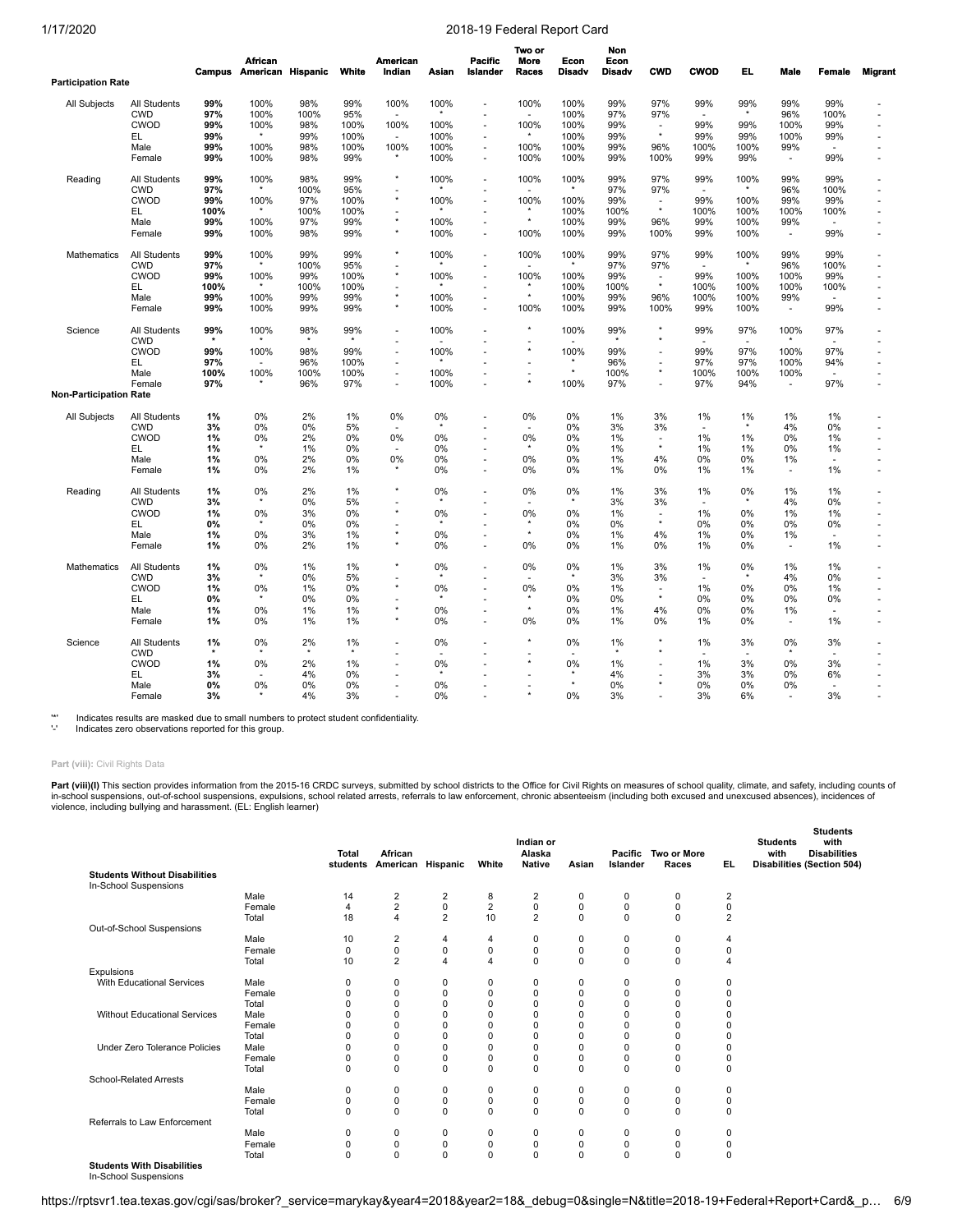|                                                                                                                                                                                                                                                                                                                                                                                                                                                                                                                                                                                                                                                                                                                                                              | Male            | Total<br>9  | African<br>students American Hispanic<br>$\overline{2}$ | 2                        | White<br>5  | Indian or<br>Alaska<br><b>Native</b><br>0 | Asian<br>0                       | Islander<br>$\mathbf 0$    | Pacific Two or More<br>Races<br>0 | EL.<br>$\mathbf 0$               | <b>Students</b><br>with          | <b>Students</b><br>with<br><b>Disabilities</b><br><b>Disabilities (Section 504)</b><br>$\overline{2}$ |
|--------------------------------------------------------------------------------------------------------------------------------------------------------------------------------------------------------------------------------------------------------------------------------------------------------------------------------------------------------------------------------------------------------------------------------------------------------------------------------------------------------------------------------------------------------------------------------------------------------------------------------------------------------------------------------------------------------------------------------------------------------------|-----------------|-------------|---------------------------------------------------------|--------------------------|-------------|-------------------------------------------|----------------------------------|----------------------------|-----------------------------------|----------------------------------|----------------------------------|-------------------------------------------------------------------------------------------------------|
|                                                                                                                                                                                                                                                                                                                                                                                                                                                                                                                                                                                                                                                                                                                                                              | Female          | 0           | $\pmb{0}$                                               | 0                        | 0           | $\mathbf 0$                               | $\mathbf 0$                      | $\mathbf 0$                | 0                                 | $\mathbf 0$                      |                                  | 0                                                                                                     |
|                                                                                                                                                                                                                                                                                                                                                                                                                                                                                                                                                                                                                                                                                                                                                              | Total           | 9           | $\overline{2}$                                          | $\overline{2}$           | 5           | $\mathbf 0$                               | $\Omega$                         | $\Omega$                   | 0                                 | $\Omega$                         |                                  | $\overline{2}$                                                                                        |
| Out-of-School Suspensions                                                                                                                                                                                                                                                                                                                                                                                                                                                                                                                                                                                                                                                                                                                                    |                 |             |                                                         |                          |             |                                           |                                  | $\mathbf 0$                |                                   | $\Omega$                         |                                  | $\Omega$                                                                                              |
|                                                                                                                                                                                                                                                                                                                                                                                                                                                                                                                                                                                                                                                                                                                                                              | Male<br>Female  | 6<br>0      | $\mathbf 2$<br>$\pmb{0}$                                | $\mathbf 0$<br>$\pmb{0}$ | 4<br>0      | $\mathbf 0$<br>$\mathbf 0$                | $\mathbf 0$<br>0                 | $\pmb{0}$                  | 0<br>0                            | $\mathbf 0$                      |                                  | 0                                                                                                     |
|                                                                                                                                                                                                                                                                                                                                                                                                                                                                                                                                                                                                                                                                                                                                                              | Total           | 6           | $\overline{2}$                                          | $\mathbf 0$              | 4           | $\mathbf 0$                               | $\mathbf 0$                      | $\mathbf 0$                | 0                                 | $\Omega$                         |                                  | 0                                                                                                     |
| Expulsions                                                                                                                                                                                                                                                                                                                                                                                                                                                                                                                                                                                                                                                                                                                                                   |                 |             |                                                         |                          |             |                                           |                                  |                            |                                   |                                  |                                  |                                                                                                       |
| With Educational Services                                                                                                                                                                                                                                                                                                                                                                                                                                                                                                                                                                                                                                                                                                                                    | Male            | $\mathbf 0$ | $\mathbf 0$                                             | $\mathbf 0$              | 0           | $\mathbf 0$                               | $\mathbf 0$                      | $\mathbf 0$                | 0                                 | $\mathbf 0$                      |                                  | 0                                                                                                     |
|                                                                                                                                                                                                                                                                                                                                                                                                                                                                                                                                                                                                                                                                                                                                                              | Female          | $\mathbf 0$ | $\mathbf 0$                                             | $\mathbf 0$              | 0           | $\mathbf 0$                               | $\mathbf 0$                      | $\mathbf 0$                | $\mathbf 0$                       | $\mathbf 0$                      |                                  | 0                                                                                                     |
|                                                                                                                                                                                                                                                                                                                                                                                                                                                                                                                                                                                                                                                                                                                                                              | Total           | 0           | $\mathbf 0$                                             | 0                        | 0           | 0                                         | 0                                | $\mathbf 0$                | 0                                 | $\mathbf 0$                      |                                  | $\mathbf 0$                                                                                           |
| <b>Without Educational Services</b>                                                                                                                                                                                                                                                                                                                                                                                                                                                                                                                                                                                                                                                                                                                          | Male            | $\Omega$    | $\Omega$                                                | $\Omega$                 | $\Omega$    | $\Omega$                                  | $\Omega$                         | $\Omega$                   | $\Omega$                          | $\Omega$                         |                                  | $\Omega$                                                                                              |
|                                                                                                                                                                                                                                                                                                                                                                                                                                                                                                                                                                                                                                                                                                                                                              | Female<br>Total | 0<br>0      | 0<br>$\mathbf 0$                                        | 0<br>0                   | 0<br>0      | $\mathbf 0$<br>$\mathbf 0$                | 0<br>0                           | $\mathbf 0$<br>$\mathbf 0$ | 0<br>0                            | $\Omega$<br>$\Omega$             |                                  | $\mathbf 0$<br>0                                                                                      |
| <b>Under Zero Tolerance Policies</b>                                                                                                                                                                                                                                                                                                                                                                                                                                                                                                                                                                                                                                                                                                                         | Male            | 0           | $\mathbf 0$                                             | $\mathbf 0$              | $\mathbf 0$ | $\mathbf 0$                               | $\mathbf 0$                      | $\mathbf 0$                | 0                                 | $\Omega$                         |                                  | $\Omega$                                                                                              |
|                                                                                                                                                                                                                                                                                                                                                                                                                                                                                                                                                                                                                                                                                                                                                              | Female          | $\mathbf 0$ | $\mathbf 0$                                             | $\mathbf 0$              | $\mathbf 0$ | $\mathbf 0$                               | $\mathbf 0$                      | $\mathbf 0$                | 0                                 | $\mathbf 0$                      |                                  | $\Omega$                                                                                              |
|                                                                                                                                                                                                                                                                                                                                                                                                                                                                                                                                                                                                                                                                                                                                                              | Total           | $\Omega$    | $\Omega$                                                | $\Omega$                 | $\Omega$    | $\Omega$                                  | $\Omega$                         | $\Omega$                   | $\Omega$                          | $\Omega$                         |                                  | $\Omega$                                                                                              |
| School-Related Arrests                                                                                                                                                                                                                                                                                                                                                                                                                                                                                                                                                                                                                                                                                                                                       |                 |             |                                                         |                          |             |                                           |                                  |                            |                                   |                                  |                                  |                                                                                                       |
|                                                                                                                                                                                                                                                                                                                                                                                                                                                                                                                                                                                                                                                                                                                                                              | Male            | $\mathbf 0$ | $\mathbf 0$                                             | $\mathbf 0$              | $\mathbf 0$ | $\mathbf 0$                               | $\mathbf 0$                      | $\mathbf 0$                | 0                                 | $\mathbf 0$                      |                                  | 0                                                                                                     |
|                                                                                                                                                                                                                                                                                                                                                                                                                                                                                                                                                                                                                                                                                                                                                              | Female          | 0           | 0                                                       | $\pmb{0}$                | 0           | 0                                         | $\mathbf 0$                      | 0                          | 0                                 | $\mathbf 0$                      |                                  | 0                                                                                                     |
| Referrals to Law Enforcement                                                                                                                                                                                                                                                                                                                                                                                                                                                                                                                                                                                                                                                                                                                                 | Total           | $\Omega$    | $\mathbf 0$                                             | $\Omega$                 | $\Omega$    | $\Omega$                                  | $\Omega$                         | $\mathbf 0$                | $\Omega$                          | $\Omega$                         |                                  | $\Omega$                                                                                              |
|                                                                                                                                                                                                                                                                                                                                                                                                                                                                                                                                                                                                                                                                                                                                                              | Male            | $\mathbf 0$ | $\pmb{0}$                                               | $\pmb{0}$                | $\mathbf 0$ | $\mathbf 0$                               | $\mathbf 0$                      | $\pmb{0}$                  | 0                                 | $\mathbf 0$                      |                                  | 0                                                                                                     |
|                                                                                                                                                                                                                                                                                                                                                                                                                                                                                                                                                                                                                                                                                                                                                              | Female          | 0           | 0                                                       | $\pmb{0}$                | 0           | 0                                         | 0                                | 0                          | 0                                 | $\mathbf 0$                      |                                  | 0                                                                                                     |
|                                                                                                                                                                                                                                                                                                                                                                                                                                                                                                                                                                                                                                                                                                                                                              | Total           | $\Omega$    | $\Omega$                                                | $\Omega$                 | $\Omega$    | $\Omega$                                  | $\Omega$                         | $\Omega$                   | $\Omega$                          | $\Omega$                         |                                  | $\Omega$                                                                                              |
| <b>All Students</b>                                                                                                                                                                                                                                                                                                                                                                                                                                                                                                                                                                                                                                                                                                                                          |                 |             |                                                         |                          |             |                                           |                                  |                            |                                   |                                  |                                  |                                                                                                       |
| Chronic Absenteeism                                                                                                                                                                                                                                                                                                                                                                                                                                                                                                                                                                                                                                                                                                                                          |                 |             |                                                         |                          |             |                                           |                                  |                            |                                   |                                  |                                  |                                                                                                       |
|                                                                                                                                                                                                                                                                                                                                                                                                                                                                                                                                                                                                                                                                                                                                                              | Male            | 15          | $\overline{2}$                                          | $\pmb{0}$                | 11          | 0                                         | 0                                | $\pmb{0}$                  | $\overline{2}$                    | $\overline{2}$                   | $\sqrt{2}$                       | $\mathbf 2$                                                                                           |
|                                                                                                                                                                                                                                                                                                                                                                                                                                                                                                                                                                                                                                                                                                                                                              | Female<br>Total | 12<br>27    | $\mathbf 0$<br>$\overline{2}$                           | $\overline{5}$<br>5      | 5<br>16     | $\mathbf 0$<br>$\mathbf 0$                | $\overline{2}$<br>$\overline{2}$ | $\mathbf 0$<br>$\mathbf 0$ | $\mathbf 0$<br>$\overline{2}$     | $\overline{2}$<br>$\overline{4}$ | $\overline{2}$<br>$\overline{4}$ | $\overline{2}$<br>4                                                                                   |
|                                                                                                                                                                                                                                                                                                                                                                                                                                                                                                                                                                                                                                                                                                                                                              |                 |             |                                                         |                          |             |                                           |                                  |                            |                                   |                                  |                                  |                                                                                                       |
|                                                                                                                                                                                                                                                                                                                                                                                                                                                                                                                                                                                                                                                                                                                                                              |                 |             |                                                         |                          |             |                                           |                                  |                            |                                   |                                  |                                  | Total                                                                                                 |
| Incidents of Violence<br>Incidents of rape or attempted rape<br>Incidents of sexual assault (other than rape)<br>Incidents of robbery with a weapon<br>Incidents of robbery with a firearm or explosive device<br>Incidents of robbery without a weapon<br>Incidents of physical attack or fight with a weapon<br>Incidents of physical attack or fight with a firearm or explosive device<br>Incidents of physical attack or fight without a weapon<br>Incidents of threats of physical attack with a weapon<br>Incidents of threats of physical attack with a firearm or explosive device<br>Incidents of threats of physical attack without a weapon<br>Incidents of possession of a firearm or explosive device<br>Allegations of Harassment or bullying |                 |             |                                                         |                          |             |                                           |                                  |                            |                                   |                                  |                                  | $\Omega$<br>0<br>0<br>0<br>0<br>0<br>0<br>0<br>0<br>0<br>0<br>$\mathbf 0$                             |
| On the basis of sex<br>On the basis of race<br>On the basis of disability<br>On the basis of sexual orientation<br>On the basis of religiion                                                                                                                                                                                                                                                                                                                                                                                                                                                                                                                                                                                                                 |                 |             |                                                         |                          |             |                                           |                                  |                            |                                   |                                  |                                  | 0<br>0<br>$\mathbf 0$<br>0<br>$\Omega$                                                                |

Part (viii)(II) This section provides information from the 2015-16 CRDC surveys, submitted by school districts to the Office for Civil Rights, on the number of students enrolled in preschool programs and accelerated coursework to earn postsecondary credit while still in high school.

|                                      |        | <b>Total</b><br>students | African<br>American      | Hispanic                 | White                    | Indian or<br>Alaska<br><b>Native</b> | Asian          | Pacific<br>Islander      | Two or More<br>Races | EL. | <b>Students</b><br>with<br><b>Disabilities</b> |
|--------------------------------------|--------|--------------------------|--------------------------|--------------------------|--------------------------|--------------------------------------|----------------|--------------------------|----------------------|-----|------------------------------------------------|
| Preschool Programs                   |        |                          |                          |                          |                          |                                      |                |                          |                      |     |                                                |
|                                      | Male   | 11                       | 2                        | $\overline{2}$           | 5                        | 0                                    | $\overline{2}$ | 0                        | 0                    | 0   | 11                                             |
|                                      | Female | 4                        | $\Omega$                 | $\overline{2}$           | $\Omega$                 | $\Omega$                             | $\overline{2}$ | 0                        | $\Omega$             | 0   | $\sim$                                         |
|                                      | Total  | 15                       | $\overline{2}$           | 4                        | 5                        | $\Omega$                             | 4              | 0                        | 0                    | 0   | 13                                             |
| <b>Accelerated Coursework</b>        |        |                          |                          |                          |                          |                                      |                |                          |                      |     |                                                |
| <b>Advanced Placement Courses</b>    | Male   |                          |                          |                          |                          |                                      |                |                          |                      |     |                                                |
|                                      | Female |                          |                          | $\overline{\phantom{a}}$ | $\overline{\phantom{a}}$ | $\overline{\phantom{a}}$             |                |                          |                      | ۰   |                                                |
|                                      | Total  | ۰                        | ۰                        | $\overline{\phantom{a}}$ | $\overline{\phantom{a}}$ | $\overline{\phantom{a}}$             |                | $\overline{\phantom{a}}$ |                      |     |                                                |
| International Baccalaureate Courses  | Male   |                          | -                        | $\overline{\phantom{a}}$ | $\overline{\phantom{a}}$ |                                      |                | $\overline{\phantom{a}}$ |                      |     |                                                |
|                                      | Female | ۰                        |                          | $\overline{\phantom{a}}$ |                          | $\overline{\phantom{a}}$             |                | ۰                        |                      |     |                                                |
|                                      | Total  |                          |                          |                          |                          |                                      |                |                          |                      |     |                                                |
| Dual Enrollment/Dual Credit Programs | Male   |                          |                          | $\overline{\phantom{a}}$ | $\overline{\phantom{a}}$ |                                      |                | $\overline{\phantom{a}}$ |                      |     |                                                |
|                                      | Female |                          | $\overline{\phantom{a}}$ | $\overline{\phantom{a}}$ | $\overline{\phantom{a}}$ |                                      |                | $\overline{\phantom{a}}$ |                      | ۰   |                                                |
|                                      | Total  |                          |                          | $\overline{\phantom{a}}$ |                          |                                      |                | ۰                        |                      |     |                                                |

'\*' Indicates results are masked due to small numbers to protect student confidentiality.

'-' Indicates there are no students in the group. Blank cell indicates the student group is not applicable to this report.

Part (ix): Teacher Quality Data

This section provides information on the professional qualifications of teachers, including information disaggregated by high- and and low-poverty schools on the number and percentage of (I) inexperienced teacher, principals, and other school leaders; (II) teachers teaching with emergency or provisional credentials; and (III) teachers who are not teaching in the subject or field for which the teacher is certified or licensed.

#### **Low Poverty**

|                                                                                                        |                | All School       |
|--------------------------------------------------------------------------------------------------------|----------------|------------------|
| Inexperienced Teachers, Principals, and Other School Leaders                                           | Number<br>10.6 | Percent<br>19.1% |
| Teachers Teaching with Emergency or Provisional Credentials                                            | 3.9            | 7.4%             |
| Teacher Who Are Not Teaching in the Subject or Field for Which<br>the Teacher is Certified or Licensed | 0.1            | 0.2%             |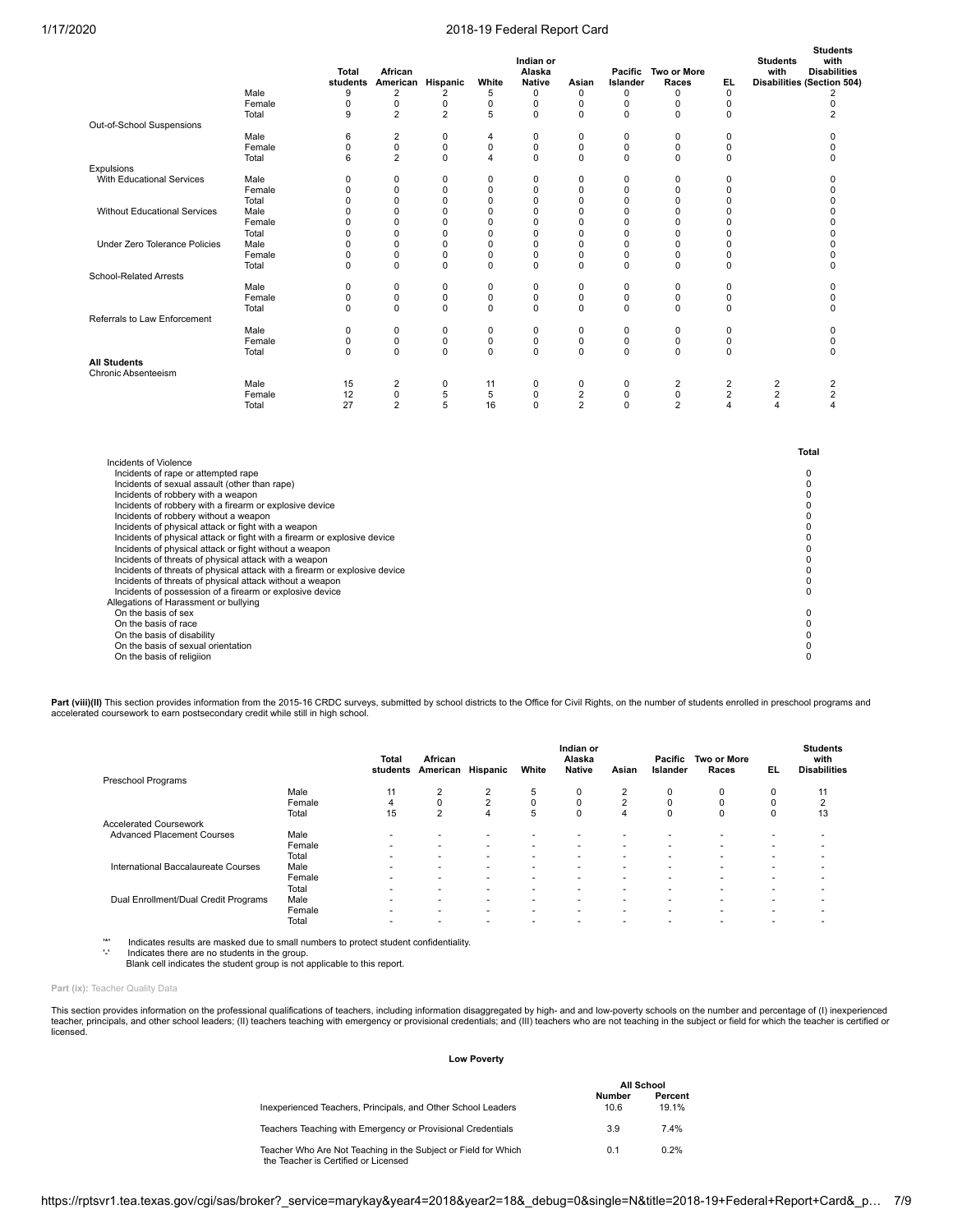**All School Number** 

'-' Indicates there are no data available in the group. Blank cell Indicates data are not applicable to this report.

Part (x): Per-pupil Expenditure

This section provides information on the per-pupil expenditures of federal, state, and local funds, including actual personnel expenditures and actual non-personnel expenditures, disaggregated by source of<br>funds, for each

## To be updated by June 30th, 2020.

**Part (xi):** STAAR Alternate 2 Participation

This section provides information on the number and percentage of students with the most-significant cognitive disabilities who take STAAR Alternate 2, by grade and subject for the 2018-19 school year..

|                            | <b>State</b><br>Number of ALT2 | <b>State</b><br>Rate of ALT2 | <b>District</b><br>Number of ALT2 | <b>District</b><br>Rate of ALT2 | Campus<br>Number of ALT2 | Campus<br>Rate of ALT2 |
|----------------------------|--------------------------------|------------------------------|-----------------------------------|---------------------------------|--------------------------|------------------------|
| Grade 3<br>Reading         | 5,881                          | 1%                           | 43                                | 1%                              |                          |                        |
| <b>Mathematics</b>         | 5,880                          | 1%                           | 43                                | 1%                              |                          | ۰                      |
| Grade 4<br>Reading         | 6,312                          | 2%                           | 59                                | 1%                              | ٠                        | ٠                      |
| Mathematics                | 6,311                          | 2%                           | 59                                | 1%                              |                          |                        |
| Grade 5<br>Reading         | 6,133                          | 1%                           | 47                                | 1%                              |                          |                        |
| Mathematics                | 6,131                          | 1%                           | 46                                | 1%                              | ٠                        |                        |
| Science                    | 6,133                          | 1%                           | 47                                | 1%                              |                          |                        |
| Grade 6<br>Reading         | 6,038                          | 1%                           | 42                                | 1%                              |                          |                        |
| <b>Mathematics</b>         | 6,036                          | 1%                           | 42                                | 1%                              |                          |                        |
| Grade 7<br>Reading         | 5,616                          | 1%                           | 50                                | 1%                              | ٠                        | ۰                      |
| Mathematics                | 5,616                          | 2%                           | 50                                | 2%                              |                          |                        |
| Grade 8<br>Reading         | 5,251                          | 1%                           | 54                                | 1%                              | ۰                        |                        |
| Mathematics                | 5,254                          | 2%                           | 54                                | 1%                              |                          |                        |
| Science                    | 5,250                          | 1%                           | 54                                | 1%                              |                          |                        |
| End of Course<br>English I | 5,150                          | 1%                           | 54                                | 1%                              |                          |                        |
| English II                 | 4,680                          | 1%                           | 35                                | 1%                              |                          |                        |
| Algebra I                  | 5,122                          | 1%                           | 54                                | 1%                              |                          |                        |
| Biology                    | 4,954                          | 1%                           | 55                                | 1%                              |                          |                        |
| All Grades<br>All Subjects | 101,751                        | 1%                           | 888                               | 1%                              |                          |                        |
| Reading                    | 45,064                         | 1%                           | 384                               | 1%                              |                          |                        |
| Mathematics                | 40,350                         | 1%                           | 348                               | 1%                              |                          |                        |
| Science                    | 16,337                         | 1%                           | 156                               | 1%                              |                          |                        |

'\*' Indicates results are masked due to small numbers to protect student confidentiality. '-' Indicates zero observations reported for this group.

**Part (xii):** Statewide National Assessment of Educational Progress (NAEP)

This section provides results on the state academic assessments in reading and mathematics in grades 4 and 8 of the 2019 National Assessment of Educational Progress, compared to the national average of such results.

#### **State Level: 2019 Percentages at NAEP Achievement Levels**

|         |             |                                   |    | % Below Basic |    | % At or Above Basic |    | % At or Above Proficient |    | % At Advanced |
|---------|-------------|-----------------------------------|----|---------------|----|---------------------|----|--------------------------|----|---------------|
| Grade   | Subject     | <b>Student Group</b>              | ΤХ | US            | ТX | US                  | ТX | US                       | ТX | US            |
| Grade 4 | Reading     | Overall                           | 39 | 34            | 61 | 66                  | 30 | 35                       |    |               |
|         |             | <b>Black</b>                      | 52 | 52            | 48 | 48                  | 16 | 18                       |    |               |
|         |             | Hispanic                          | 48 | 45            | 52 | 55                  | 21 | 23                       |    |               |
|         |             | White                             | 22 | 23            | 78 | 77                  | 48 | 45                       | 12 | 12            |
|         |             | American Indian                   |    | 50            |    | 50                  |    | 19                       |    |               |
|         |             | Asian                             | 11 | 18            | 89 | 82                  | 65 | 57                       | 25 | 22            |
|         |             | Pacific Islander                  |    | 42            |    | 58                  |    | 25                       |    |               |
|         |             | Two or More Races                 | 26 | 28            | 74 | 72                  | 38 | 40                       | 6  |               |
|         |             | Econ Disadv                       | 50 | 47            | 50 | 53                  | 19 | 21                       |    |               |
|         |             | <b>Students with Disabilities</b> | 79 | 73            | 21 | 27                  | 8  | 10                       |    |               |
|         |             | English Language Learners         | 61 | 65            | 39 | 35                  | 12 | 10                       |    |               |
|         | Mathematics | Overall                           | 16 | 19            | 84 | 81                  | 44 | 41                       | 9  | 9             |
|         |             | <b>Black</b>                      | 24 | 35            | 76 | 65                  | 32 | 20                       |    |               |
|         |             | Hispanic                          | 19 | 27            | 81 | 73                  | 35 | 28                       |    |               |
|         |             | White                             |    | 11            | 92 | 89                  | 59 | 52                       | 16 | 12            |
|         |             | American Indian                   |    | 33            | ٠  | 67                  |    | 24                       |    |               |
|         |             | Asian                             | 4  |               | 96 | 93                  | 82 | 69                       | 45 | 28            |
|         |             | Pacific Islander                  |    | 36            |    | 64                  |    | 28                       |    |               |
|         |             | Two or More Races                 | 9  | 16            | 91 | 84                  | 51 | 44                       | 9  | 10            |